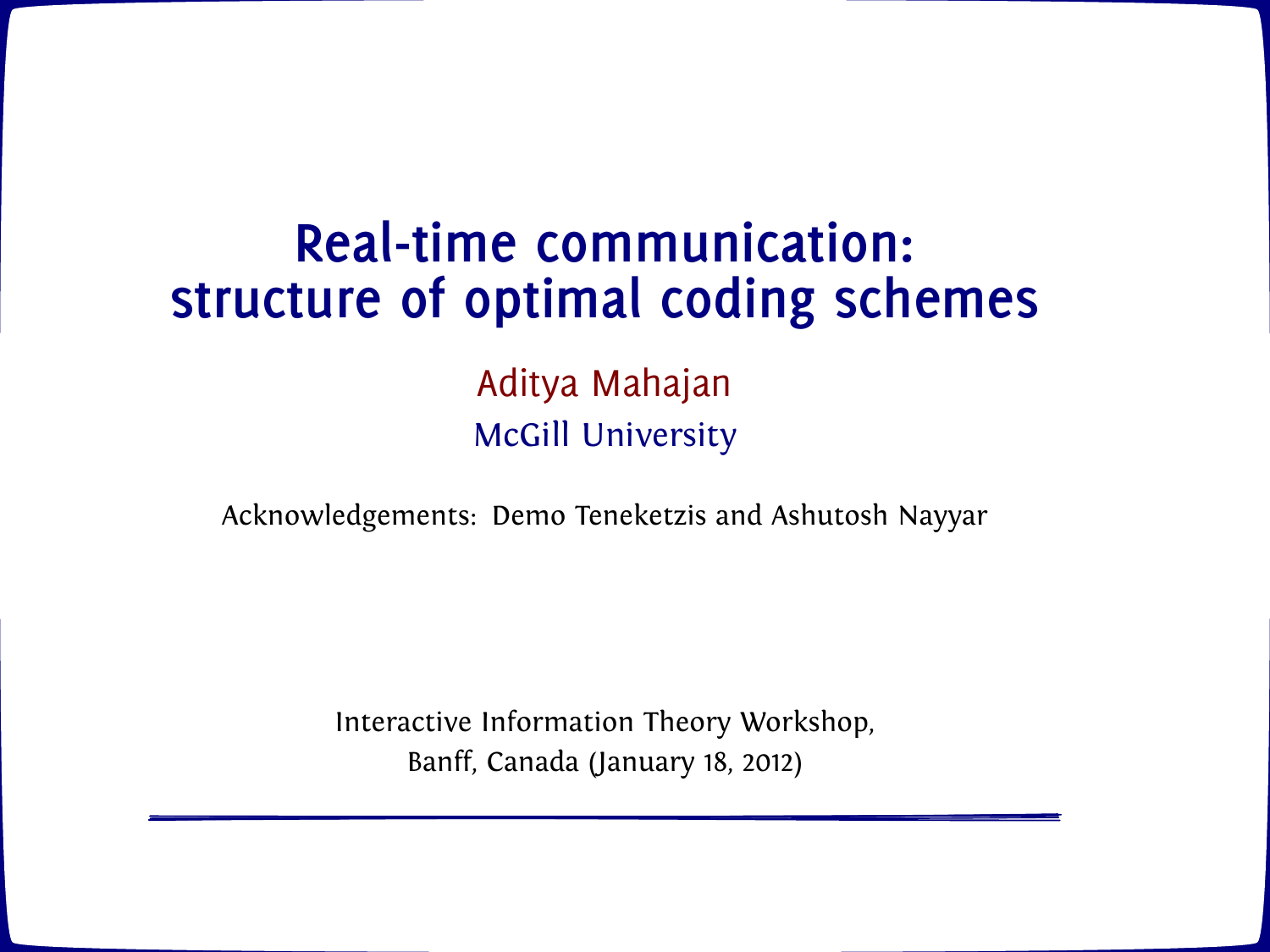### **Real-time communication: Basic setup**



 $\bullet$  A stochastic source  $\{S_t, t = 1, 2, ...\}$ .

**Sequential** encoder and **sequential** decoder.

```
O Different channel models
```


Finite-delay decoding  $\rho_t(S_{t-d}, \hat{S}_t)$ 

 $\bullet$  Fixed rate  $X_t \in \mathcal{X}$ 

or variable-rate  $X_t \in \mathcal{X}_t$  (with a power/quantization cost  $c_t(X_t)$ ).

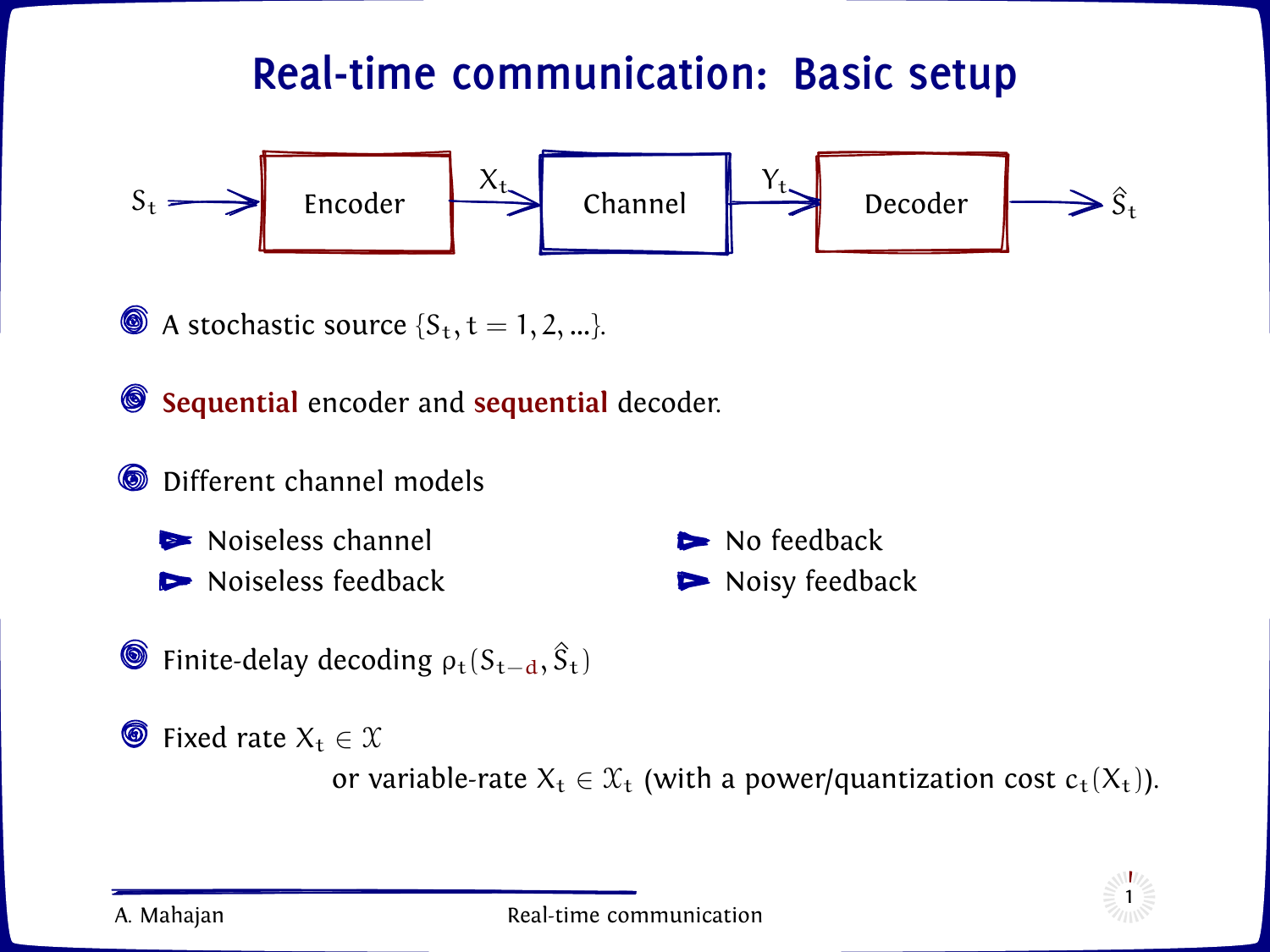# **A sequential strategy**



**§** Full memory:  $O_t = f_t(I_{1:t}, O_{1:t-1})$ .

**Fixed (not necessarily finite) memory**:

$$
O_t = f_t(I_t, M_{t-1}), \quad \text{and} \quad M_t = g_t(I_t, M_{t-1}).
$$

**Sliding window memory:**  $O_t = f_t(I_{t-k:t})$ .

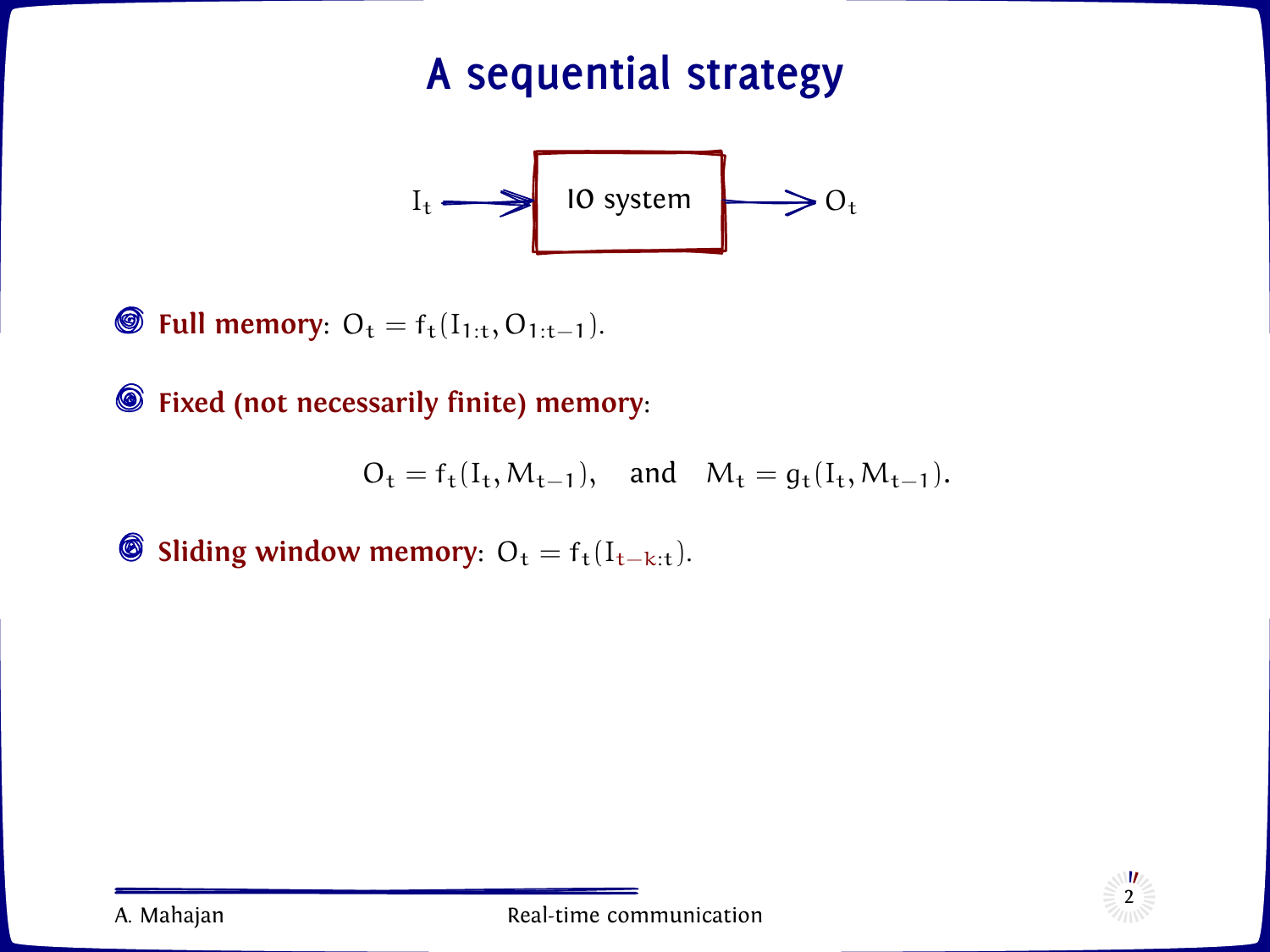### **Solution concept**

**■** Structure of optimal coding schemes

 $O_t = f_t(I_{1:t}, O_{1:t-1})$  vs  $O_t = f_t(I_t, \pi_t)$  where  $\pi_t = \pi_t(I_{1:t-1}, O_{1:t-1})$ .

Dynamic programming decomposition

- non-classical information structure
- Some recent results: Mahajan, 2008, Nayyar, 2010.
- **Main insight**: Dynamic programming is possible only if structural results exist.

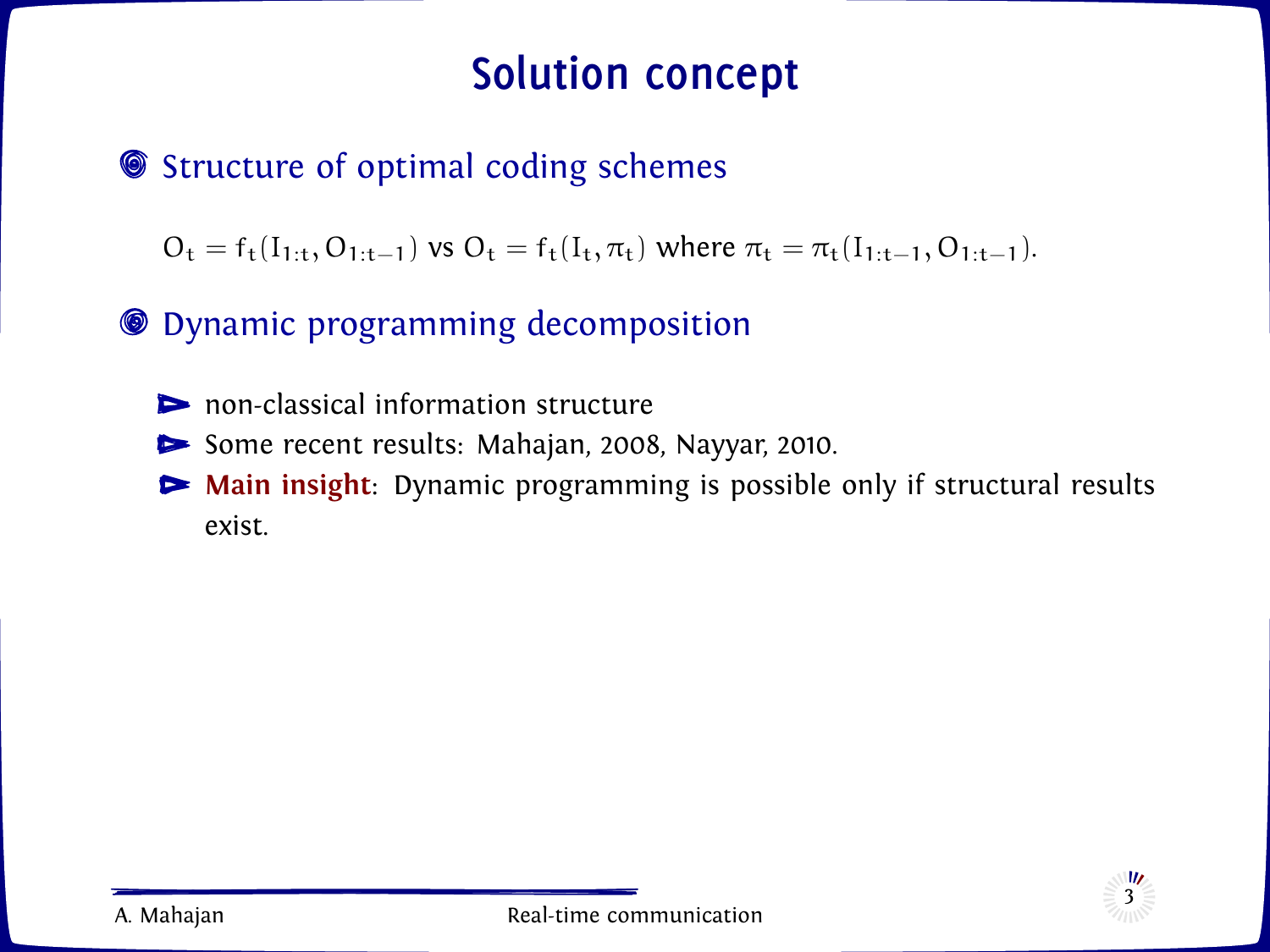### **Brief Literature Overview**

#### Known source statistics (Stochastic control approach)

Ericson (1979), Witsenhausen (1979), Gaarder Slepian (1982), Walrand Varaiya (1983), Borkar Mitter Tatikonda (2001), Teneketzis (2006), Mahajan Teneketzis (2008, 2009), Kaspi Merhav (2010), Nayyar Teneketzis (2011), Asnani Weissman (2011), Yüksel (2011).

#### Unknown source statistics (individual sequence approach)

Linder Lugousi (2001), Weissman Merhav (2002), Gÿorgy, Linder, Lugosi (2004), Matloub Weissman (2006)

#### $\bullet$  Many related setups  $\dots$

- **Causal coding**: Neuhoff Gilbert (1982), Linder Zamir (2006)
- **Sequential coding**: Vishwanathan Berger (2009), Ma Ishwar (2011).
- **DPCM coding**: Farvardin Modestino (1985), Chang Gibson (1991), Ishwar Ramachandaran (2004), Saxena Rose (2009)

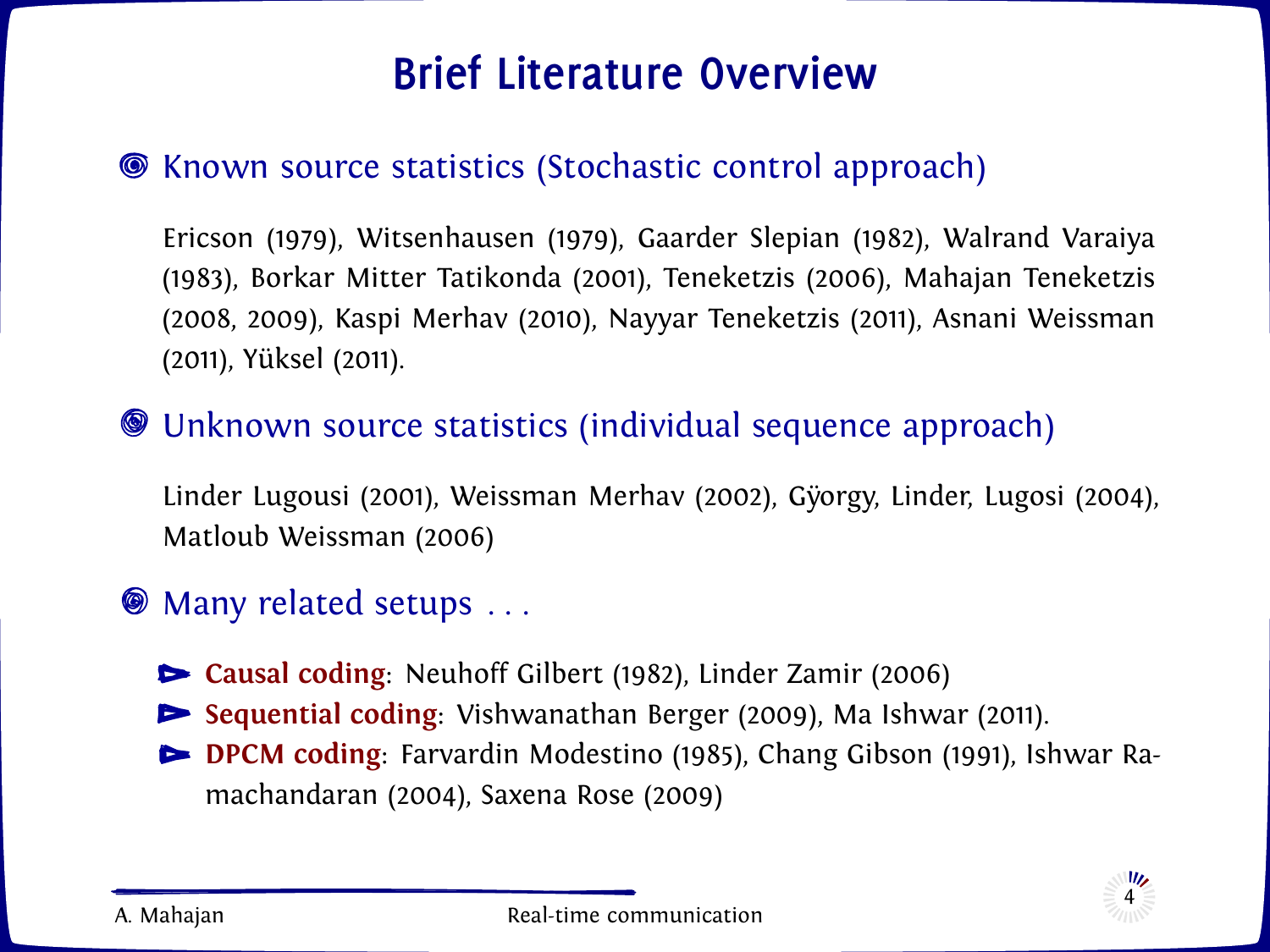### **Real-time source coding**



**Source**: First-order Markov process  $\{S_t, t = 1, 2, \ldots\}$ .

 $\bullet$  **Full memory encoder:**  $X_t = f_t(S_{1:t}, X_{1:t-1})$ 

**General decoder**:  $\hat{S}_t = g_t(X_t, M_{t-1}), \qquad M_t = h_t(X_t, M_{t-1}), \qquad M_t \in \mathcal{M}_t$ 

**quantization cost**:  $c_t(X_t)$  and **distortion cost**:  $\rho_t(S_t, \hat{S}_t)$ .

**① Objective**: Choose  $f := (f_1, ..., f_T)$  and  $g := (g_1, ..., g_T)$  to minimize

$$
\sum_{t=1}^T \left[\rho_t(S_t, \widehat{S}_t) + c_t(X_t)\right]
$$

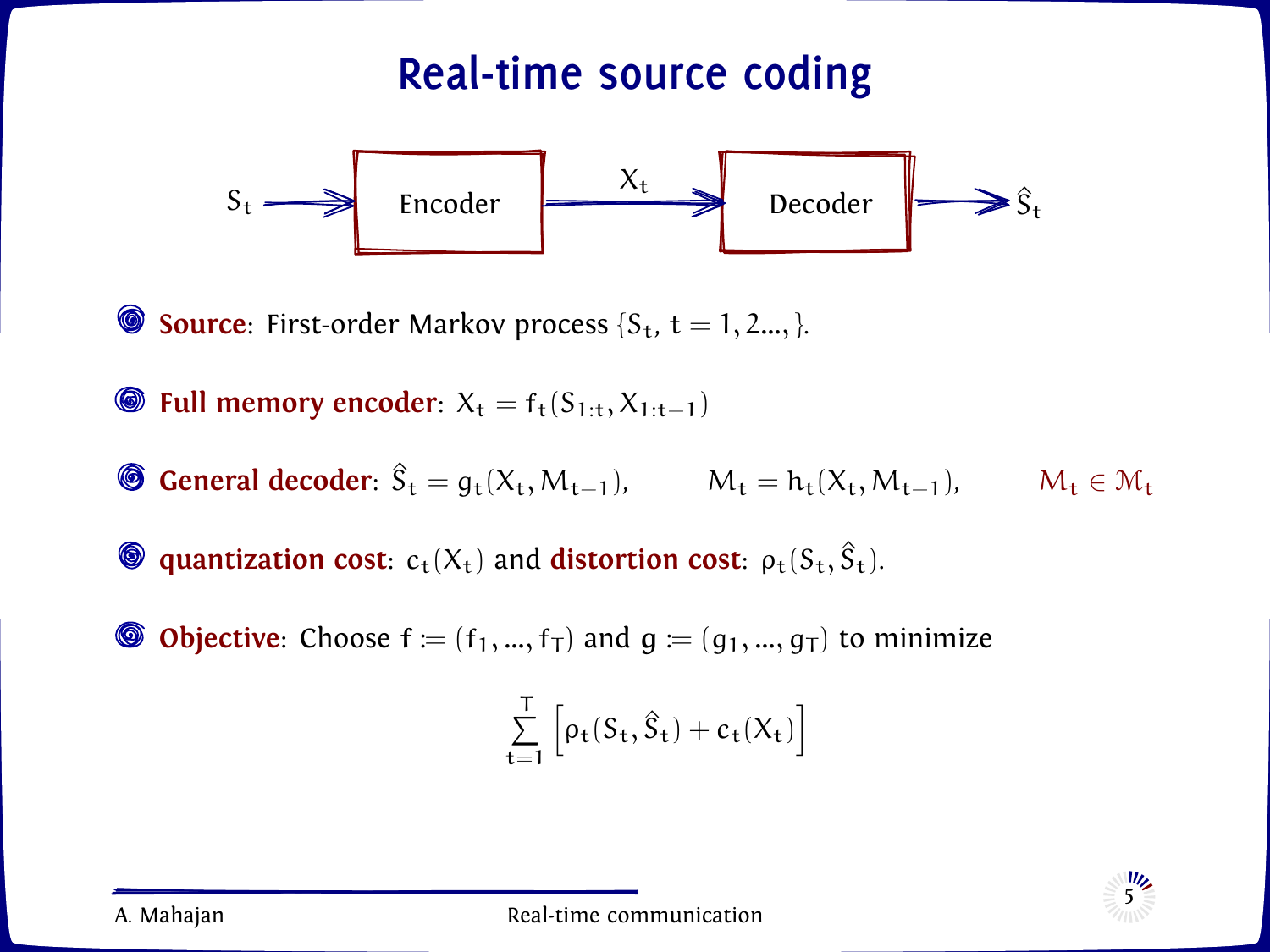# **Simple generalizations of the model**

#### **S** Higher-order Markov source

If  ${S_t, t = 1, 2, ...}$  is k-th order Markov, the results hold for  $\tilde{S_t} = S_{t-k+1:t}$  which is first-order Markov.

#### **S** Fixed-finite delay

To reconstruct after delay d, i.e., ρ<sub>t</sub>(S<sub>t−d</sub>, Ŝ<sub>t</sub>) (also called finite **look-ahead**), the results hold for  $\tilde{S}_t = S_{t-d:t}$  and an appropriately defined distortion  $\tilde{\rho}_t(\tilde{S}_t,\hat{S}_t) =$  $\rho_t(S_{t-d}, \hat{S}_t)$ .

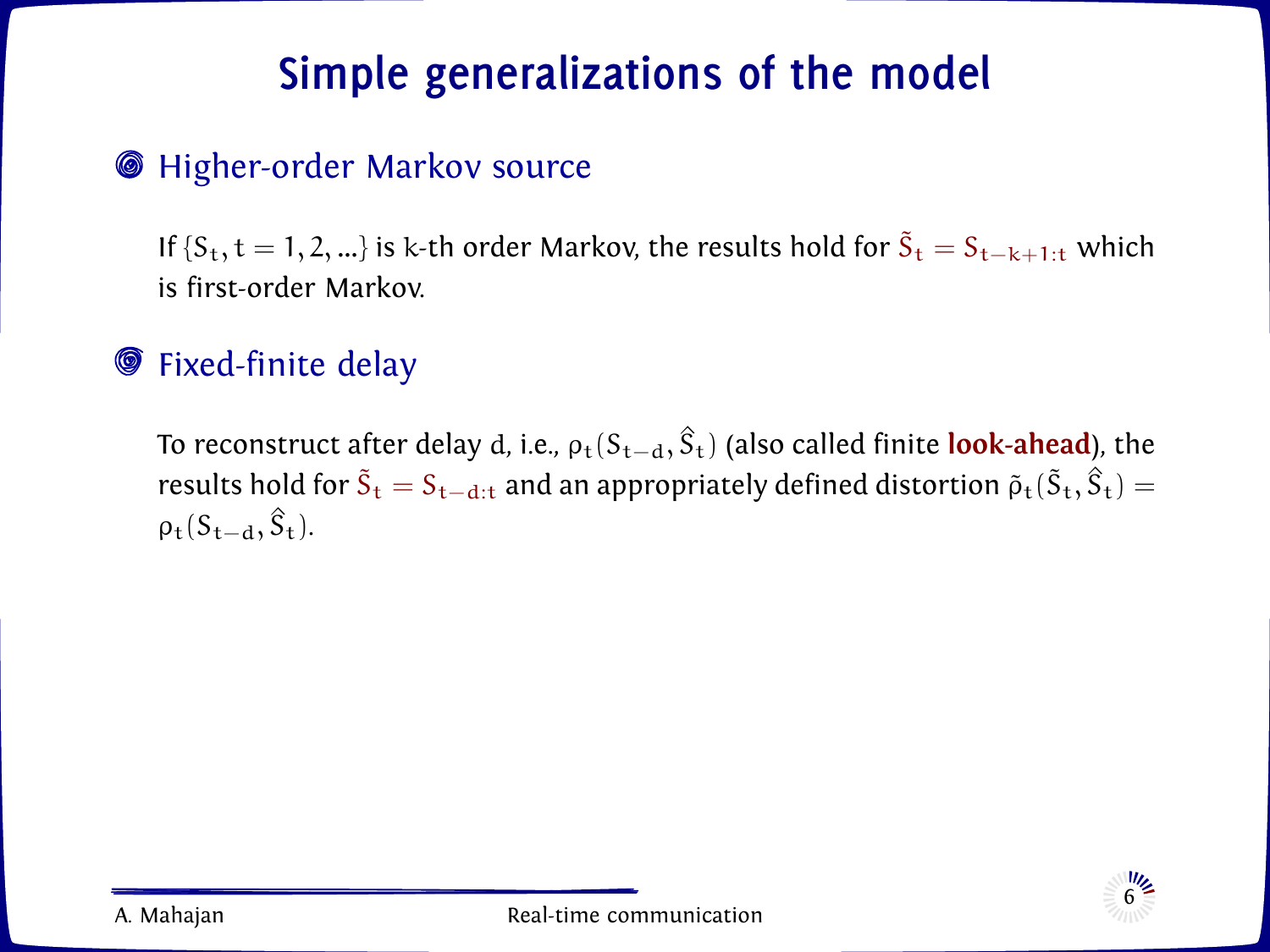### **Types of structural result**

#### **<sup>6</sup>** MDP-type structural result



#### POMDP-type structural result



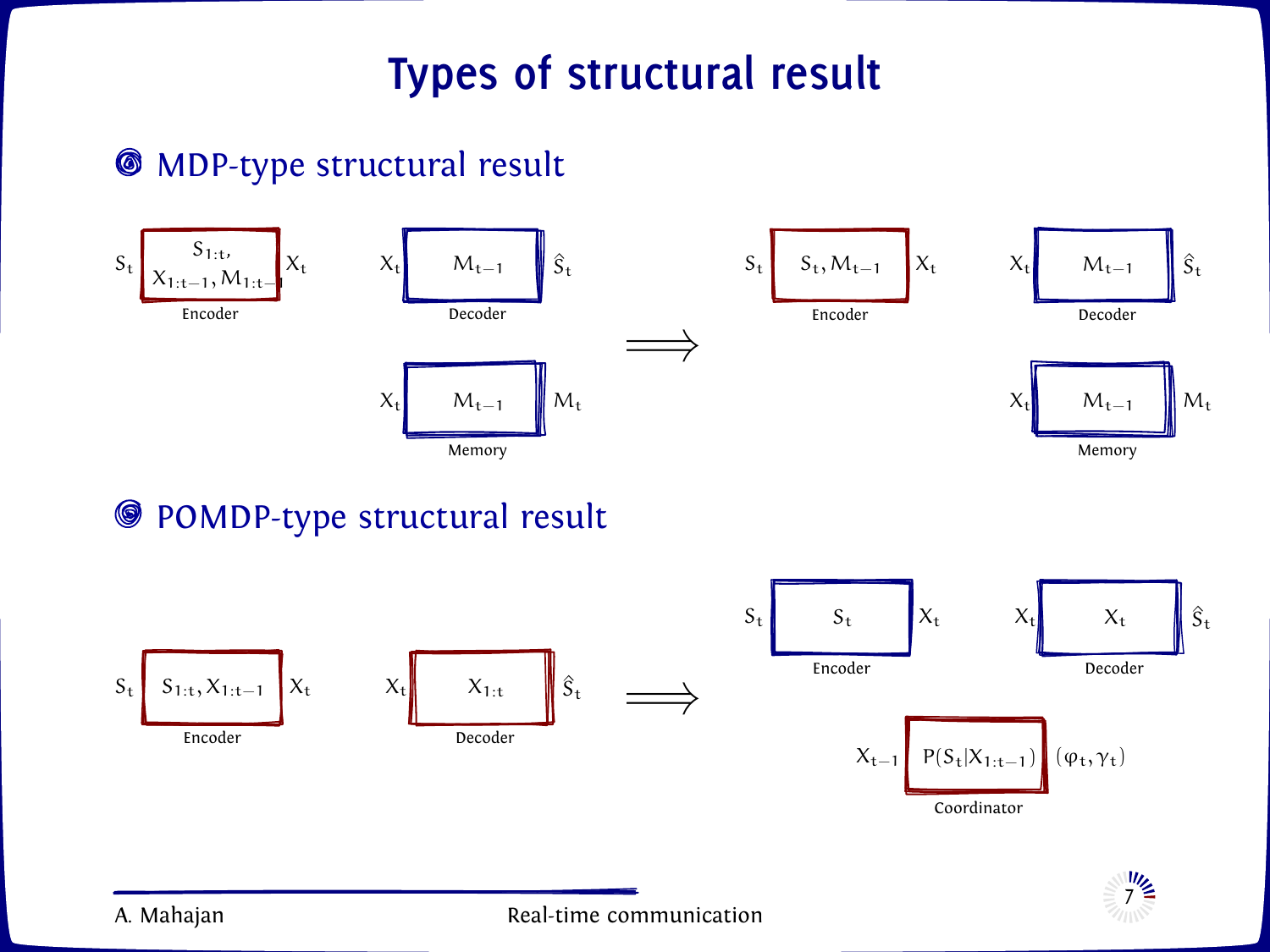### **MDP-type of structural result**

**Without loss of optimality**, we may restrict attention to encoders of the form

 $X_t = f_t(S_t, M_{t-1})$ 



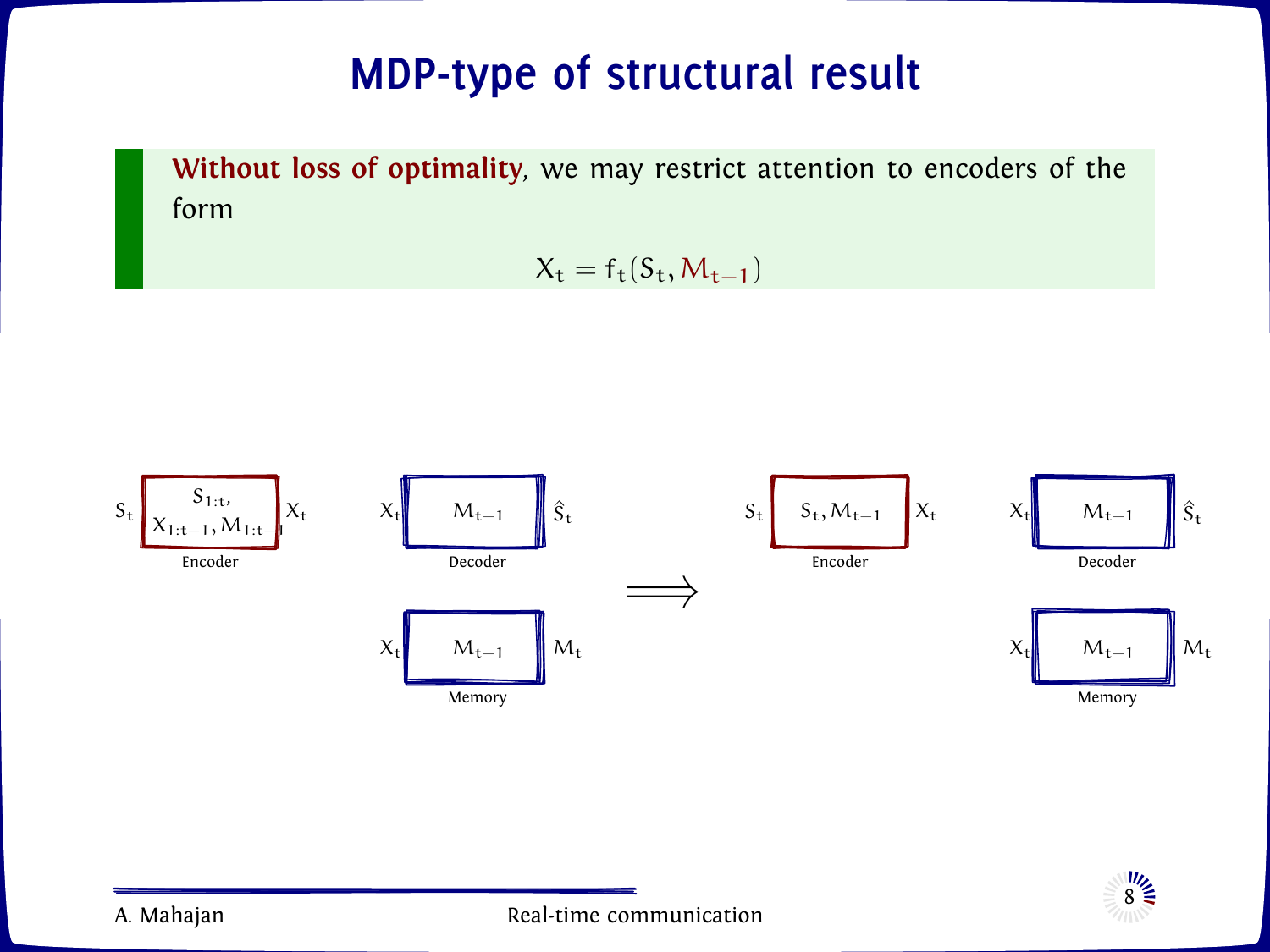Originally proved in Witsenhausen (1979) (and Kapsi Merhav (2010) for quantization cost). Simpler proof based on Teneketzis (2006).

- $\bullet$  Note that { $M_t$ , t = 1, 2, ...} is a filtration of  $\{X_t, t = 1, 2, ...\}$ .
- $\bullet$  **Arbitrarily** fix decoder q and memory update h. Optimal design of the **best-response** encoder is a **centralized** stochastic control problem.
- **■** The process  $\{(S_t, M_{t-1}), t = 1, ...\}$ is a controlled Markov chain controlled by  $X_t$ .



The conditional expected cost  $\mathsf{E}[c_\mathsf{t}(\mathsf{X}_\mathsf{t})+\rho_\mathsf{t}(\mathsf{S}_\mathsf{t},\hat{\mathsf{S}}_\mathsf{t})$  | data at controller] depends only on  $(S_t, M_{t-1}, X_t)$ .

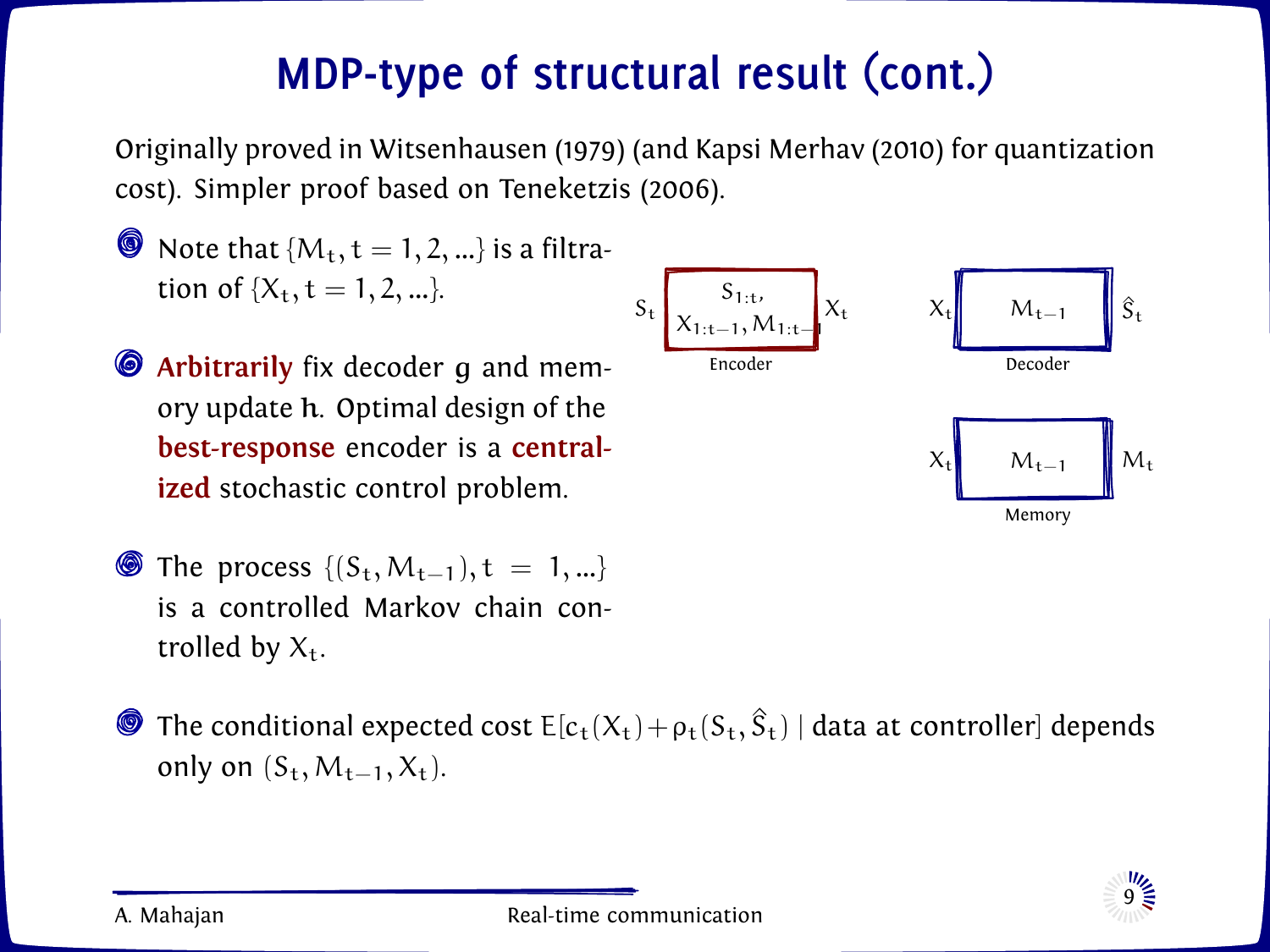Alternate visual proof based on graphical modeling approach of Mahajan Tatikonda (2010) which generalizes Witsenhausen (1979) and Blackwell (1964)



Conditioned on  $(S_t, M_{t-1})$  and  $X_t$ , "past" is independent of "future".

Allows for algorithmic verification of MDP type structural results.

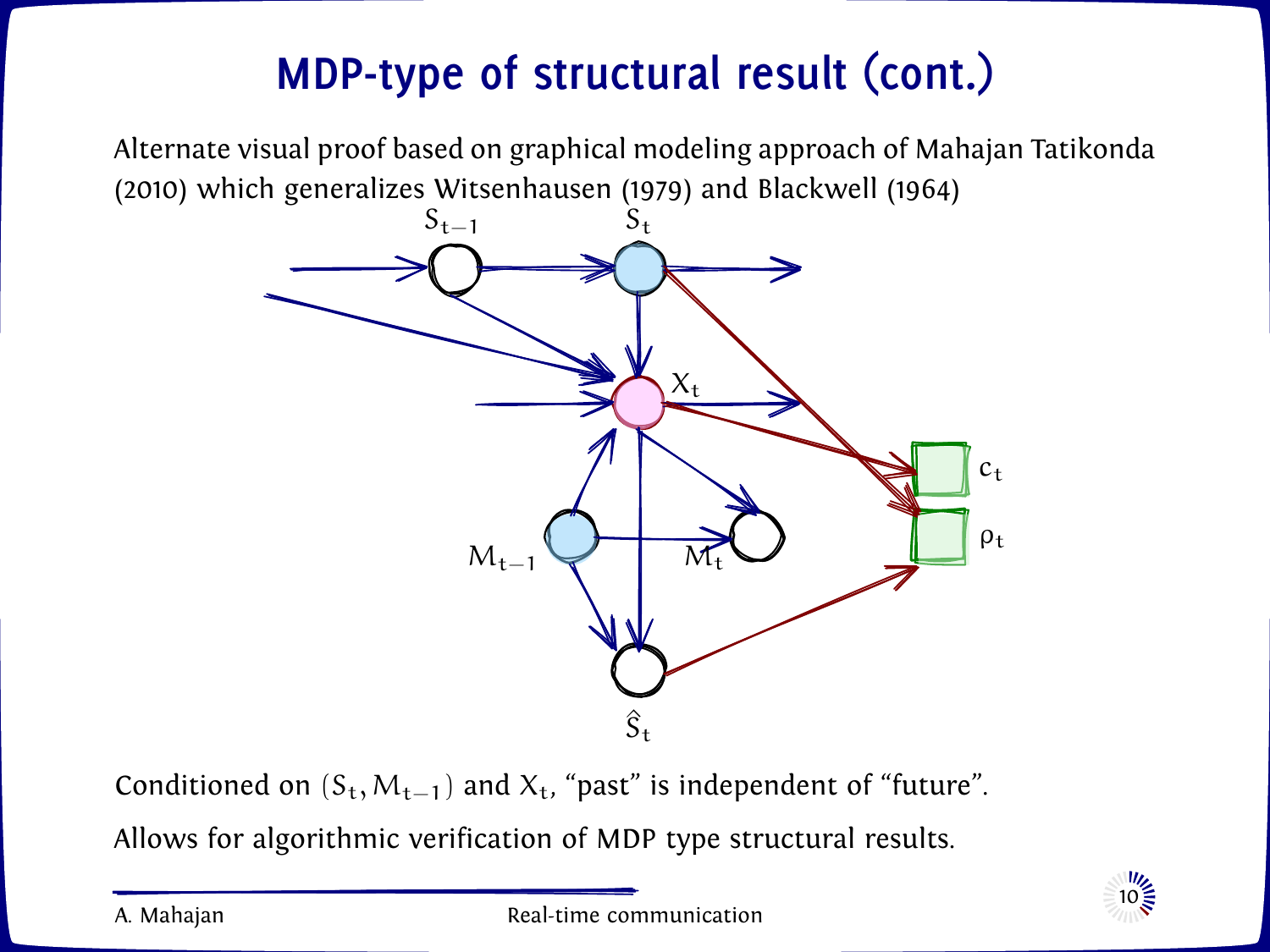### **POMDP-type of structural result**

Consider the case of full memory at decoder, i.e.,  $\mathcal{M}_t = \prod^t \mathcal{X}_\tau$ .  $\tau=1$ 

Define  $\Pi_t = P(S_t | X_{1:t-1})$ . Then, without loss of optimality, we may restrict attention to encoders and decoders of the form

$$
X_t = f_t(S_t, \Pi_t) \quad \text{and} \quad \hat{S}_t = g_t(X_t, \Pi_t).
$$



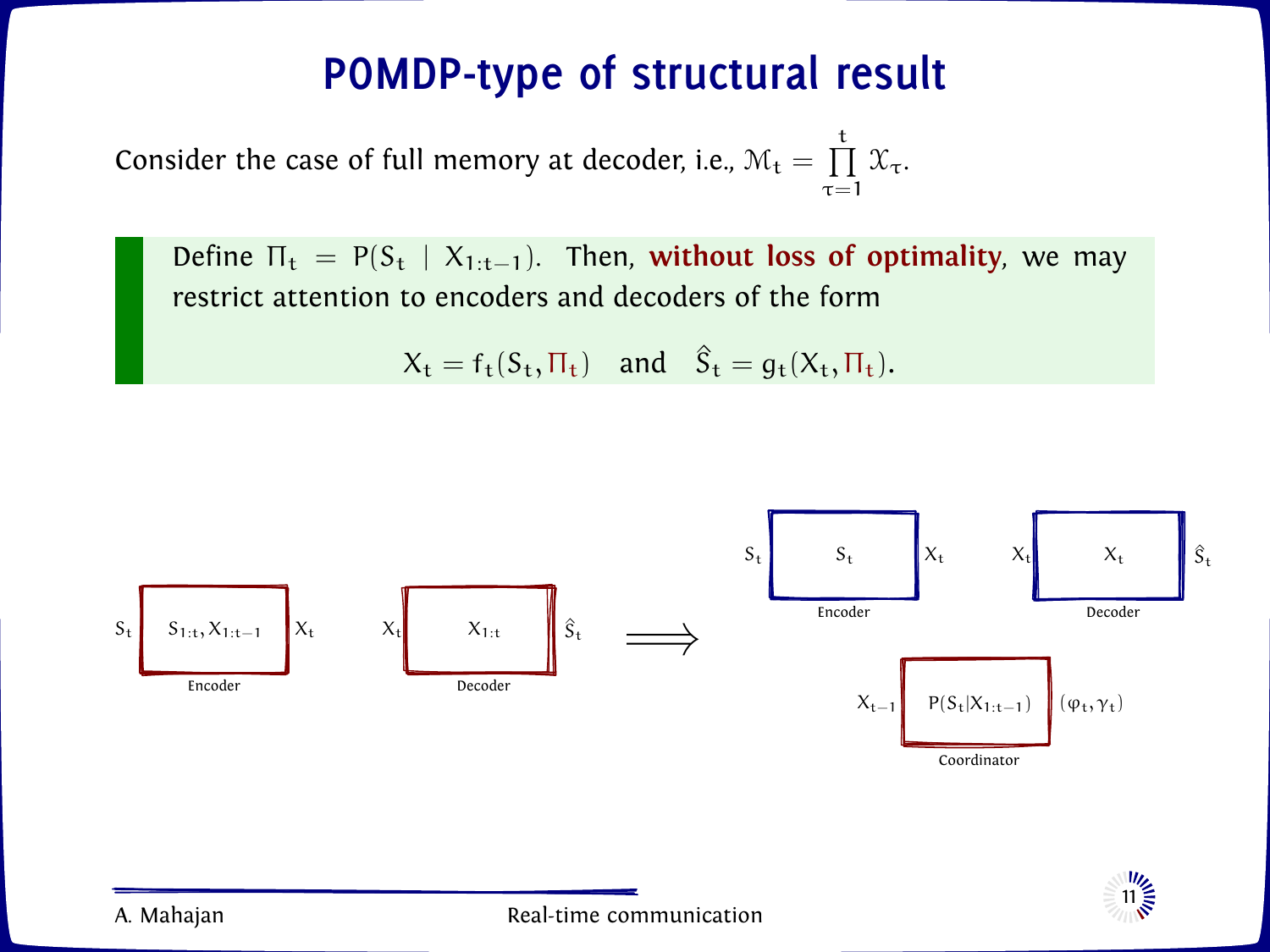Originally proved in Walrand Varaiya (1983). Direct proof based on the general approach of Nayyar Mahajan Teneketzis (2011). (Lipster Shariyayev (1977) showed a similar result for transmitting linear Markov processes over AWGN channels with noiseless feedback.)

# $S_t$   $S_{1:t}$ ,  $X_{1:t-1}$   $X_t$   $X_t$   $X_{1:t}$ t Encoder Decoder

### $\odot$  Initial structure of encoders and decoders

#### Use the MDP-type structure result





A. Mahajan Real-time communication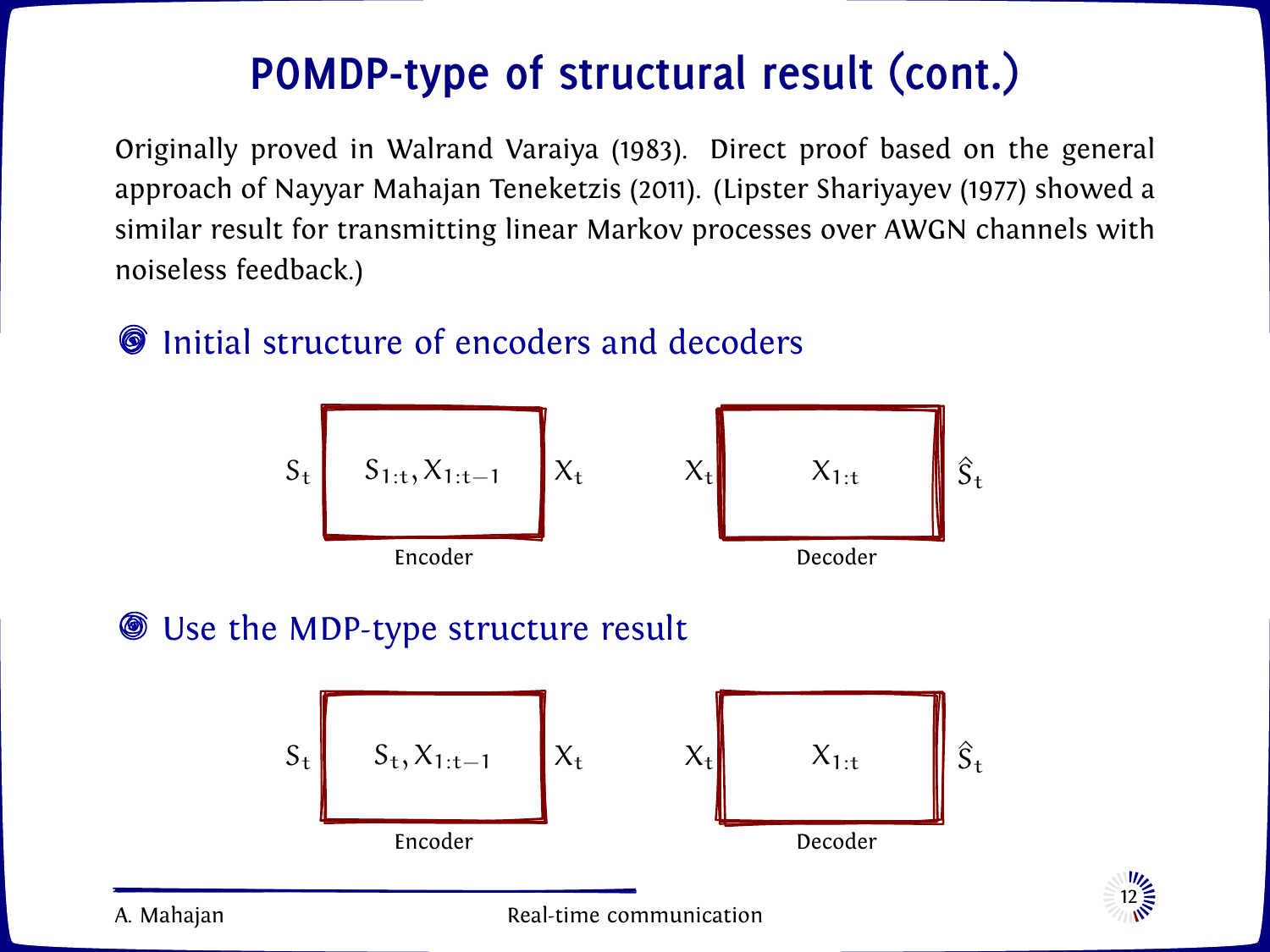#### **O** Identify a coordinator for the system



**►** The coordinator observes the **common information**  $X_{1:t-1}$ . **EXECUTE:** ... and chooses prescriptions to the encoder and decoder:

$$
(\phi_t,\gamma_t)=h_t(X_{1:t-1})
$$

 $\triangleright$  Then encoder and decoder passively use the prescription:

$$
X_t = \varphi_t(S_t) \quad \text{and} \quad \hat{S}_t = \gamma_t(X_t)
$$

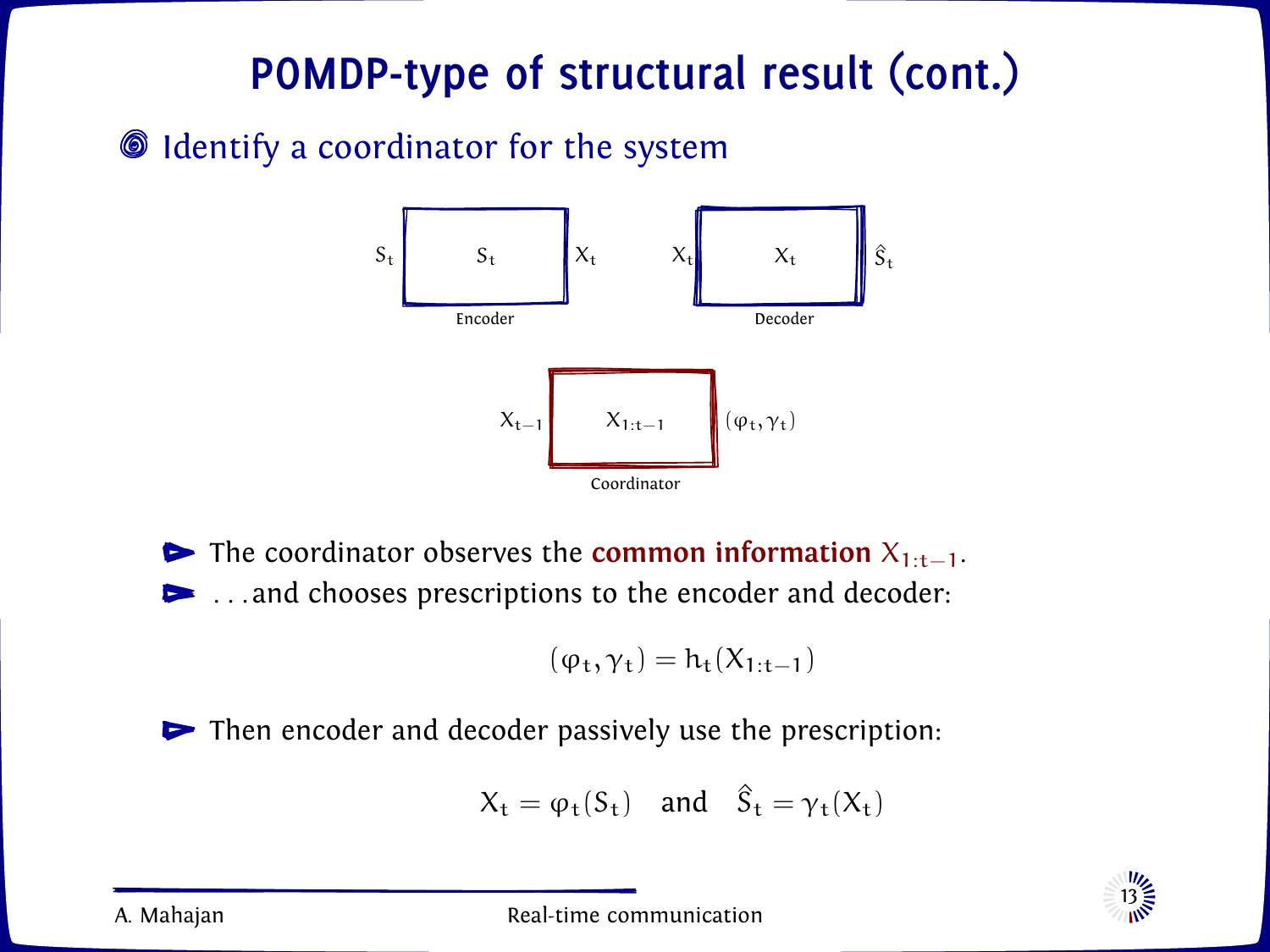#### **• The coordinated system**

Is a centralized, partially-observed system.

Use POMDP results to find structure of optimal strategies.

Define **belief state**  $\Pi_t = P(\text{state} | \text{obs}) = P(S_t | X_{1:t-1}).$ 

Then  $\Pi_t$  is a **sufficient statistic** or **info-state** for  $X_{1:t-1}$ .



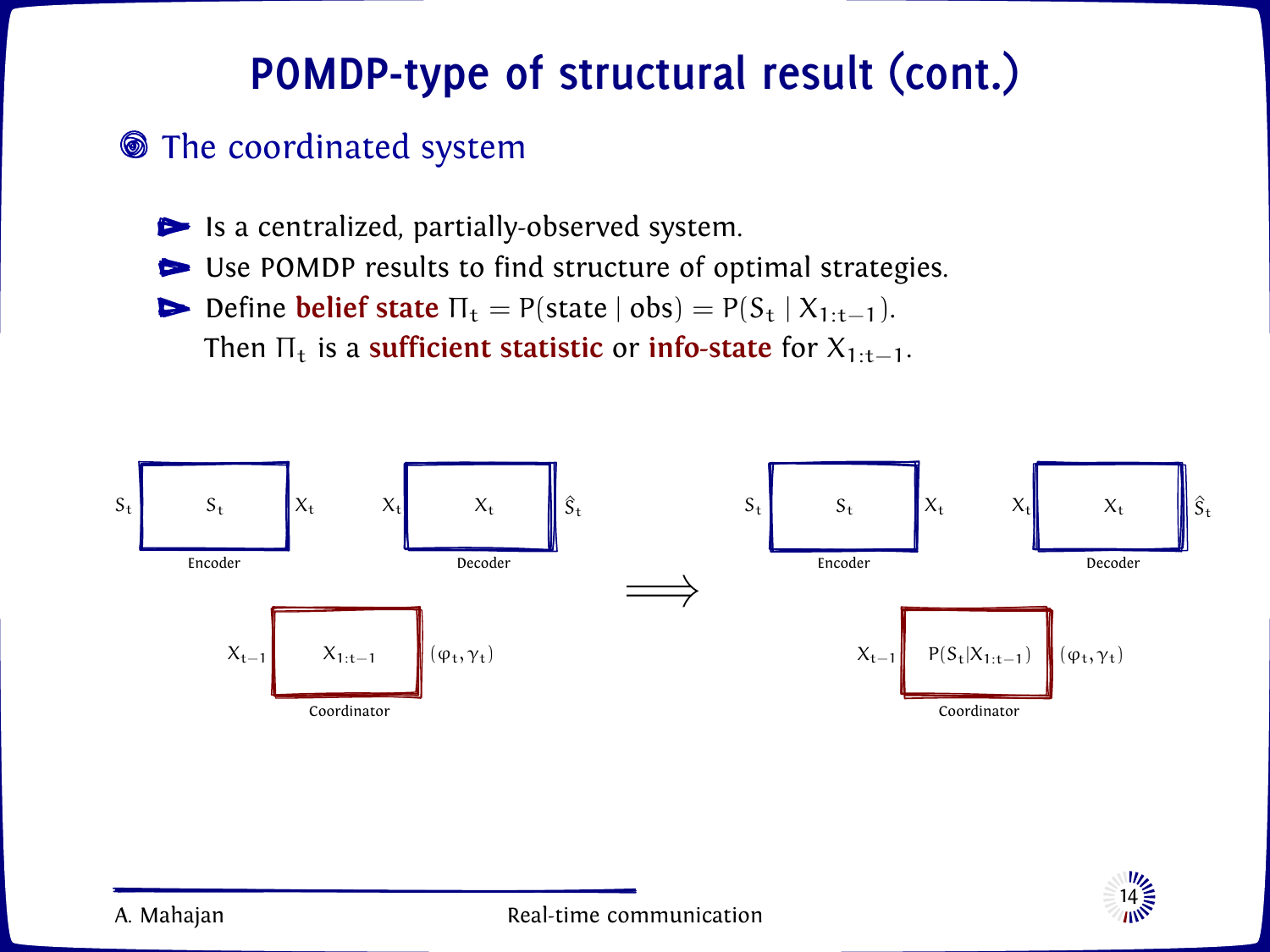Define  $\Pi_t = P(S_t | X_{1:t-1})$ . Then, without loss of optimality, we may restrict attention to encoders and decoders of the form

 $X_t = f_t(S_t, \Pi_t)$  and  $\hat{S}_t = g_t(X_t, \Pi_t)$ .

The structure of the decoder can be slightly simplified.

The coordinator approach also gives a dynamic programming decomposition.

Even for the finite memory-setup, the coordinator approach can be used to get a dynamic programming decomposition. In this setup, the common information is empty; hence the coordinator is equivalent to a system designer choosing the design before the system starts operating.

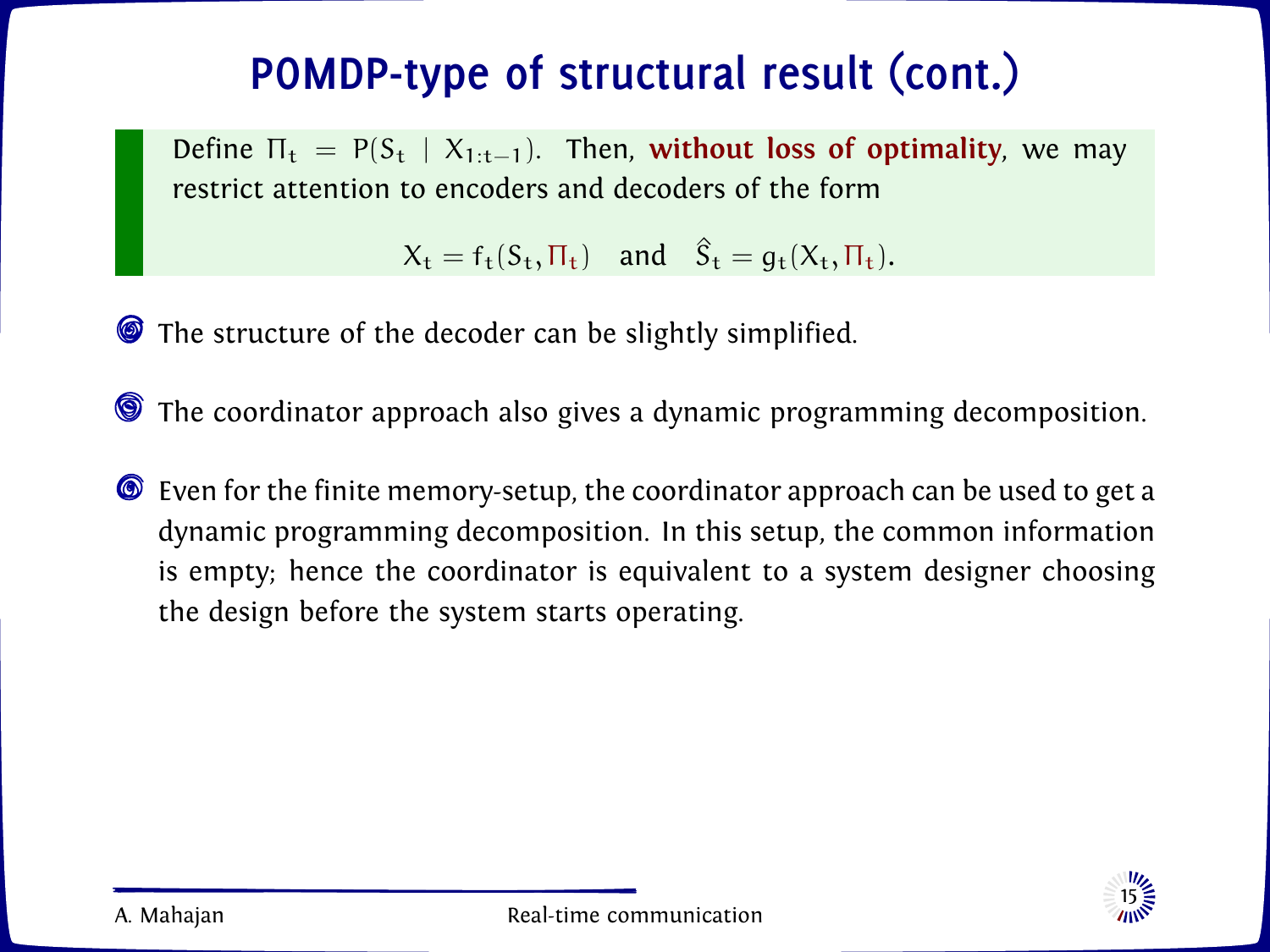### **Types of structural result**

#### MDP-type structural result



#### <sup>O</sup> POMDP-type structural result



A. Mahajan Real-time communication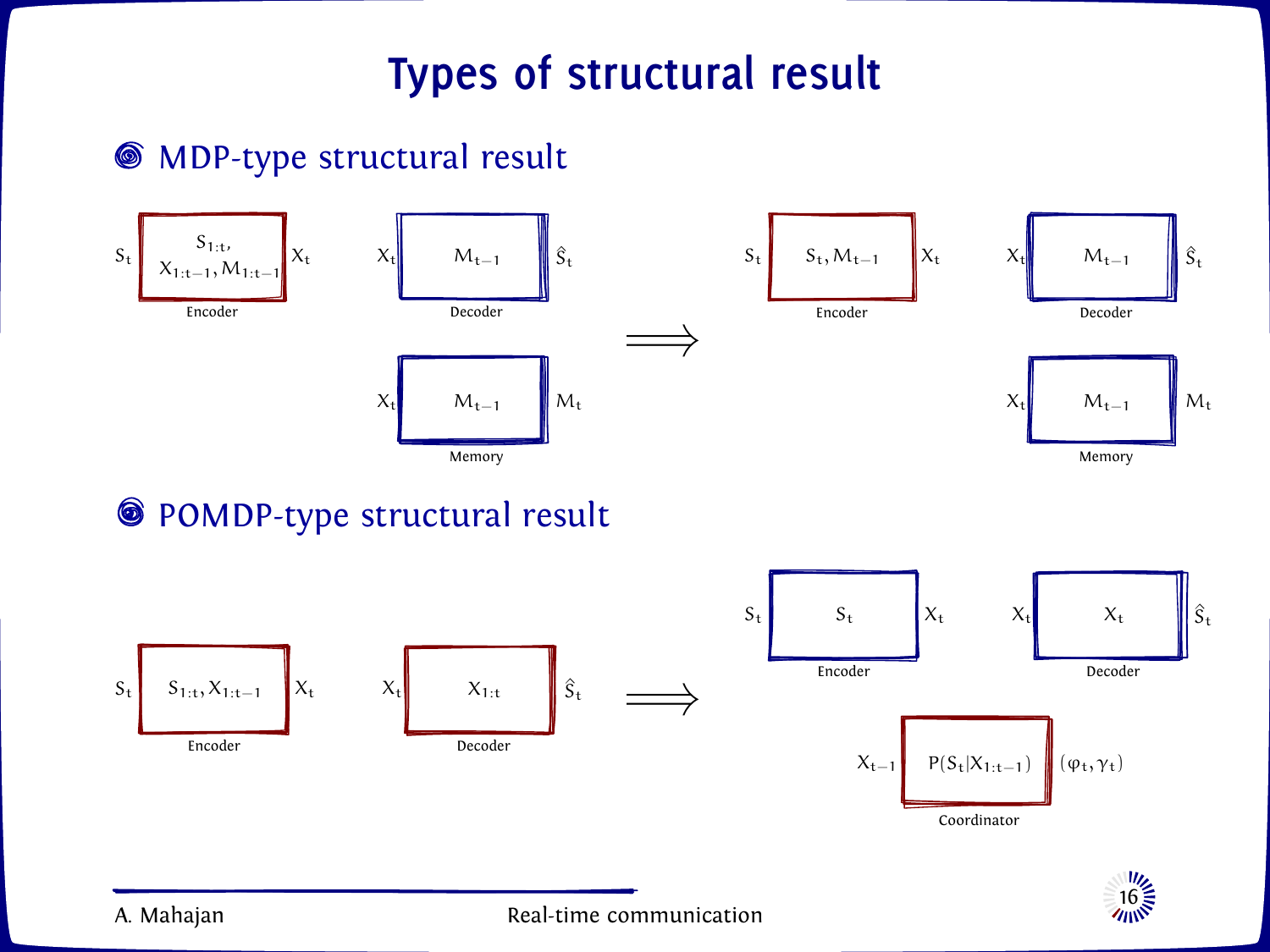### **Noisy channel with noiseless feedback**

Originally considered in Walrand Varaiya (1983)



Effectively the same information-structure as in case of source coding. **Same results!**



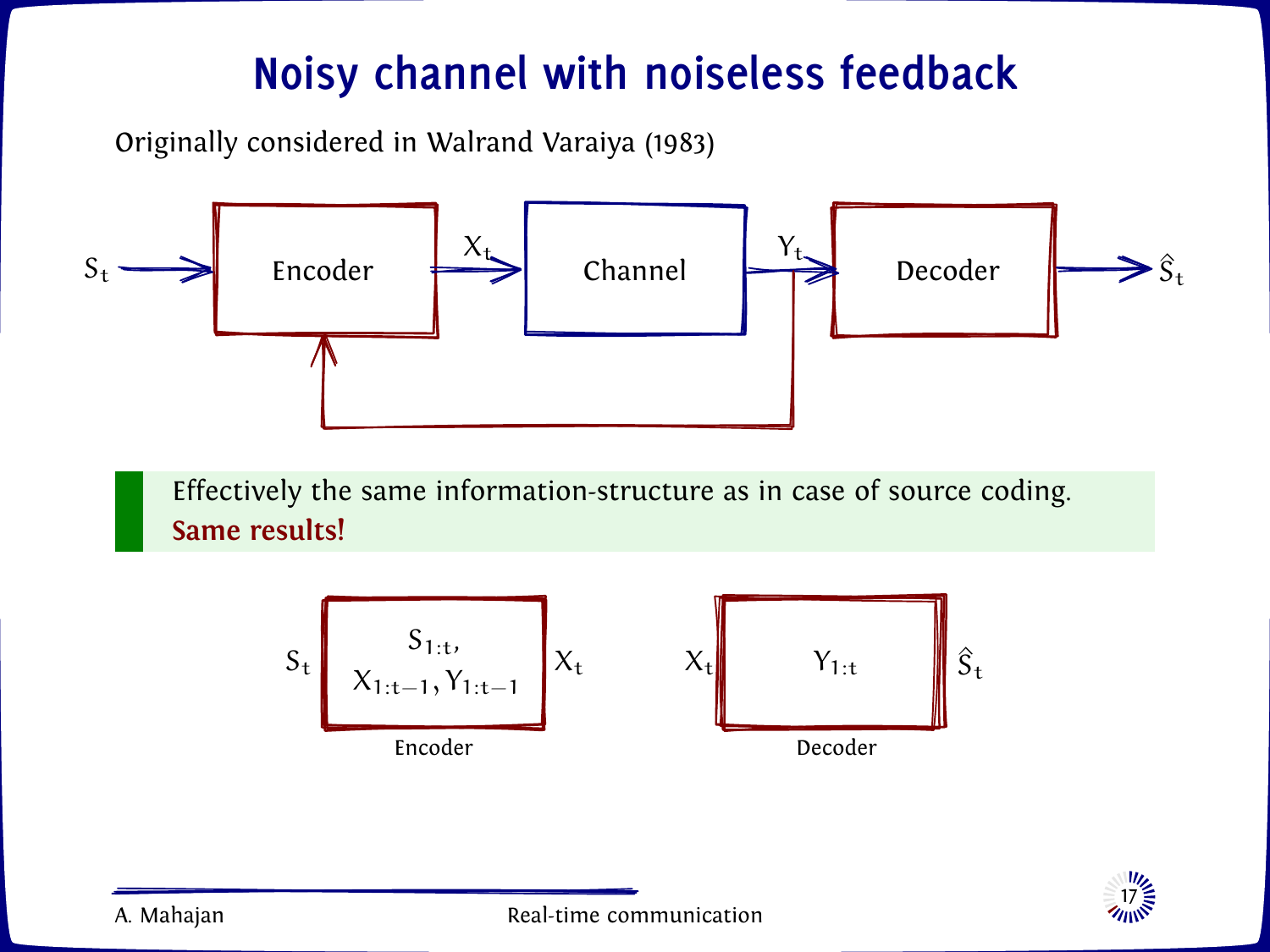# **Noisy channel with no feedback**

Originally considered in Teneketzis (2006). Dynamic programming decomposition presented in Mahajan Teneketzis (2009).



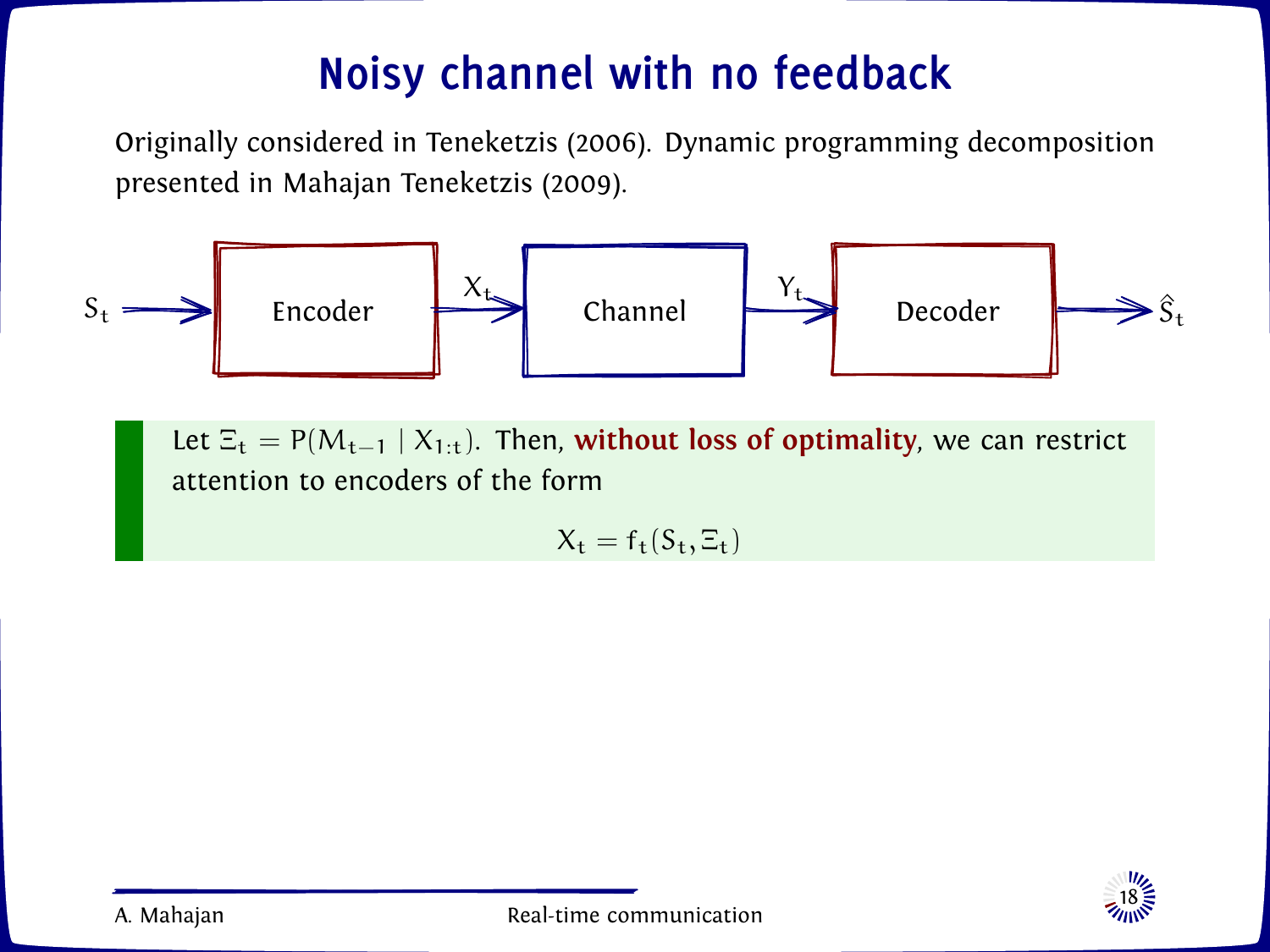### **Some generalizations**

#### **Side information at decoder**

Considered in Teneketzis (2006) (for noisy channels) and in Kapsi Merhav (2010).

#### Noisy observations of the source

Considered in Borkar Mitter Tatikonda (2001) and Yüksel (2011)

#### Channels with memory

Considered in Mahajan Teneketzis (2009)

#### Fixed finite delay decoding of i.i.d. sequences

Considered in Asnani Weissman (2011) (for noisy channels with noiseless feedback).

The **structural results** for these generalization can be worked out using the above described ideas.

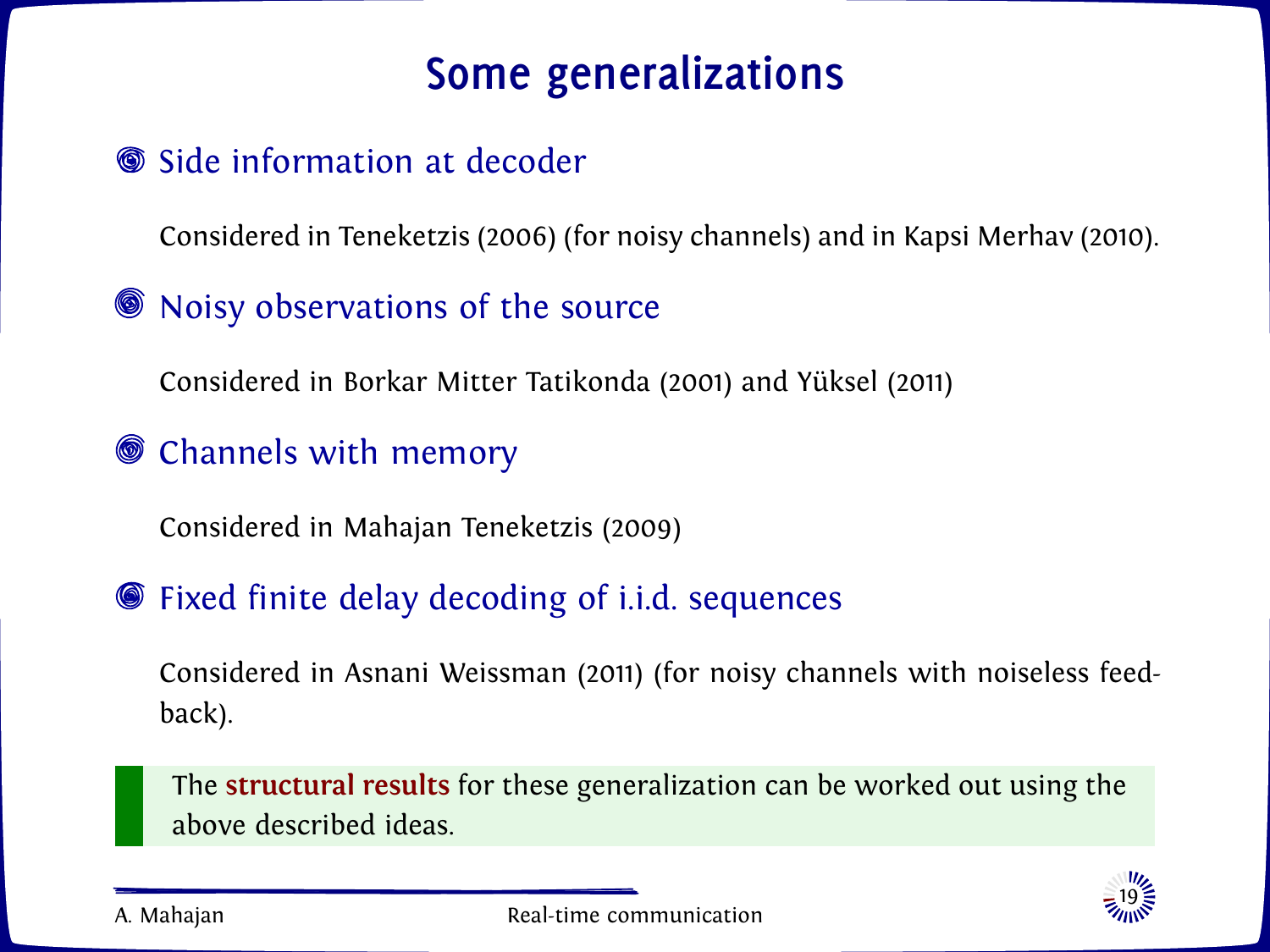Originally considered last night after a few drinks!



**Distortion**:  $\rho_t(S_t^1, S_t^2, \hat{S}_t^1, \hat{S}_t^2)$ Independent Markov sources.

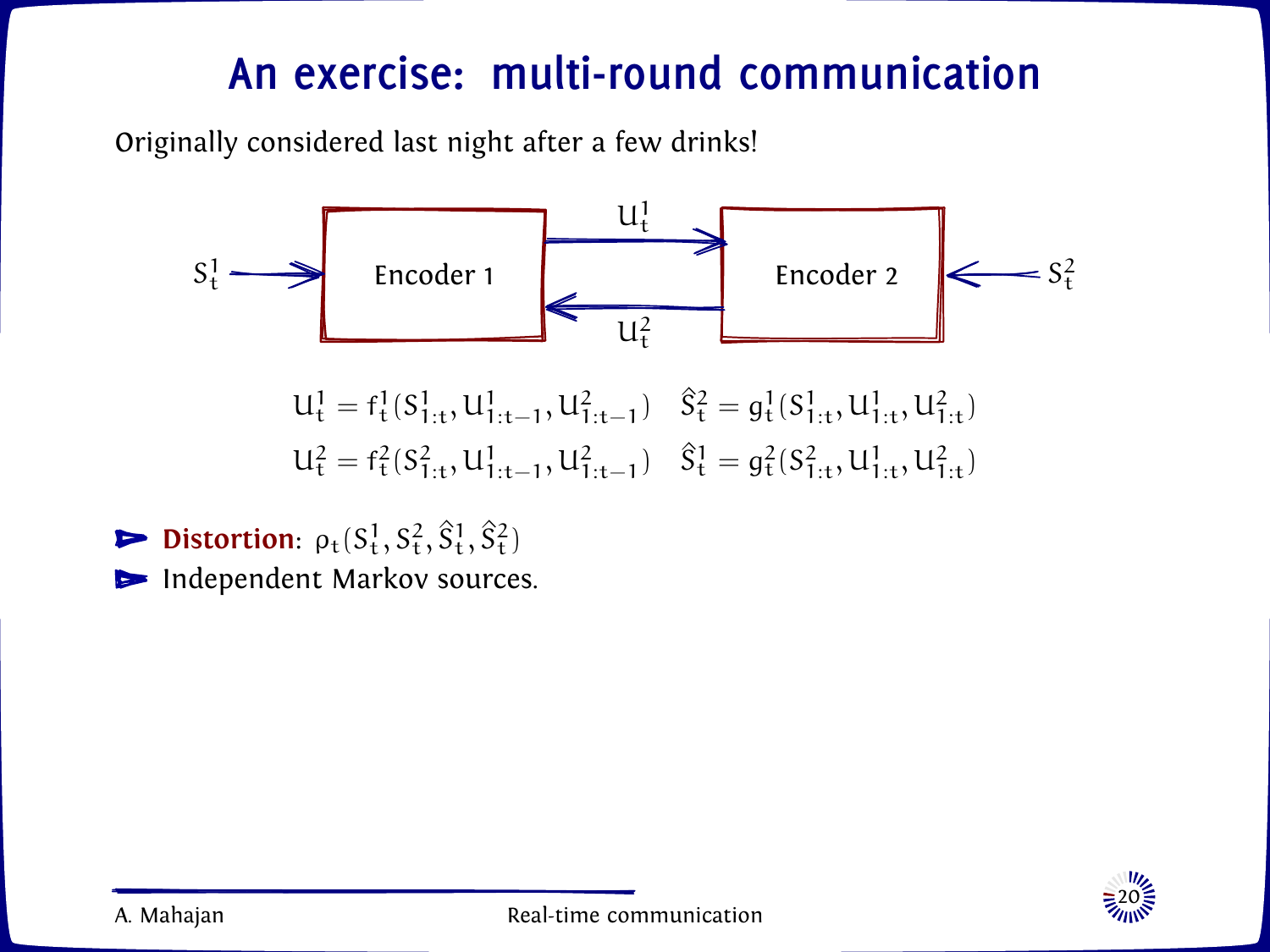Originally considered last night after a few drinks!



**Distortion**:  $\rho_t(S_t^1, S_t^2, \hat{S}_t^1, \hat{S}_t^2)$ Independent Markov sources. **Control sharing** info structure.





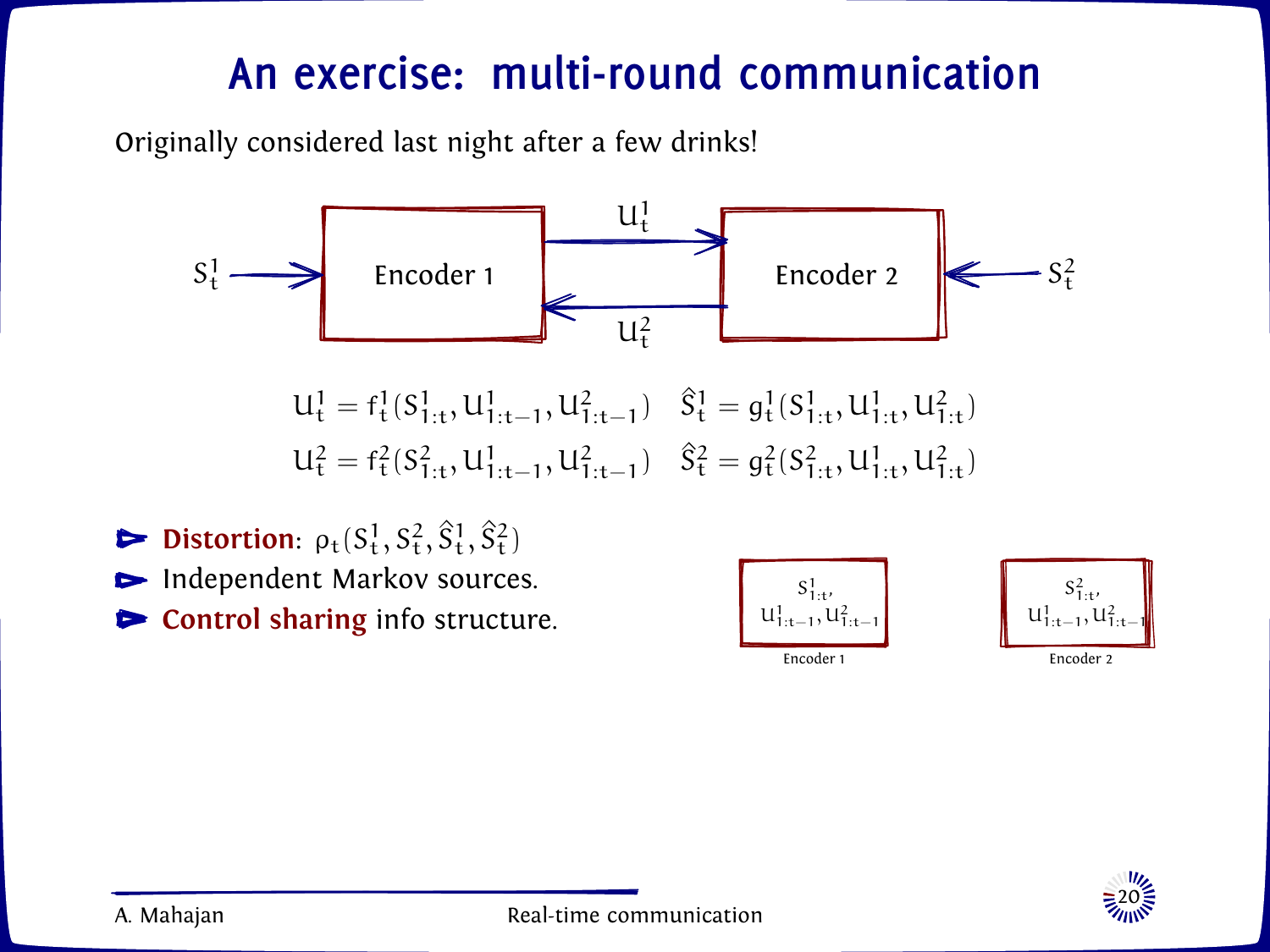$$
\begin{bmatrix} S^1_{1:t'} \\ u^1_{1:t-1}, u^2_{1:t-1} \end{bmatrix}
$$



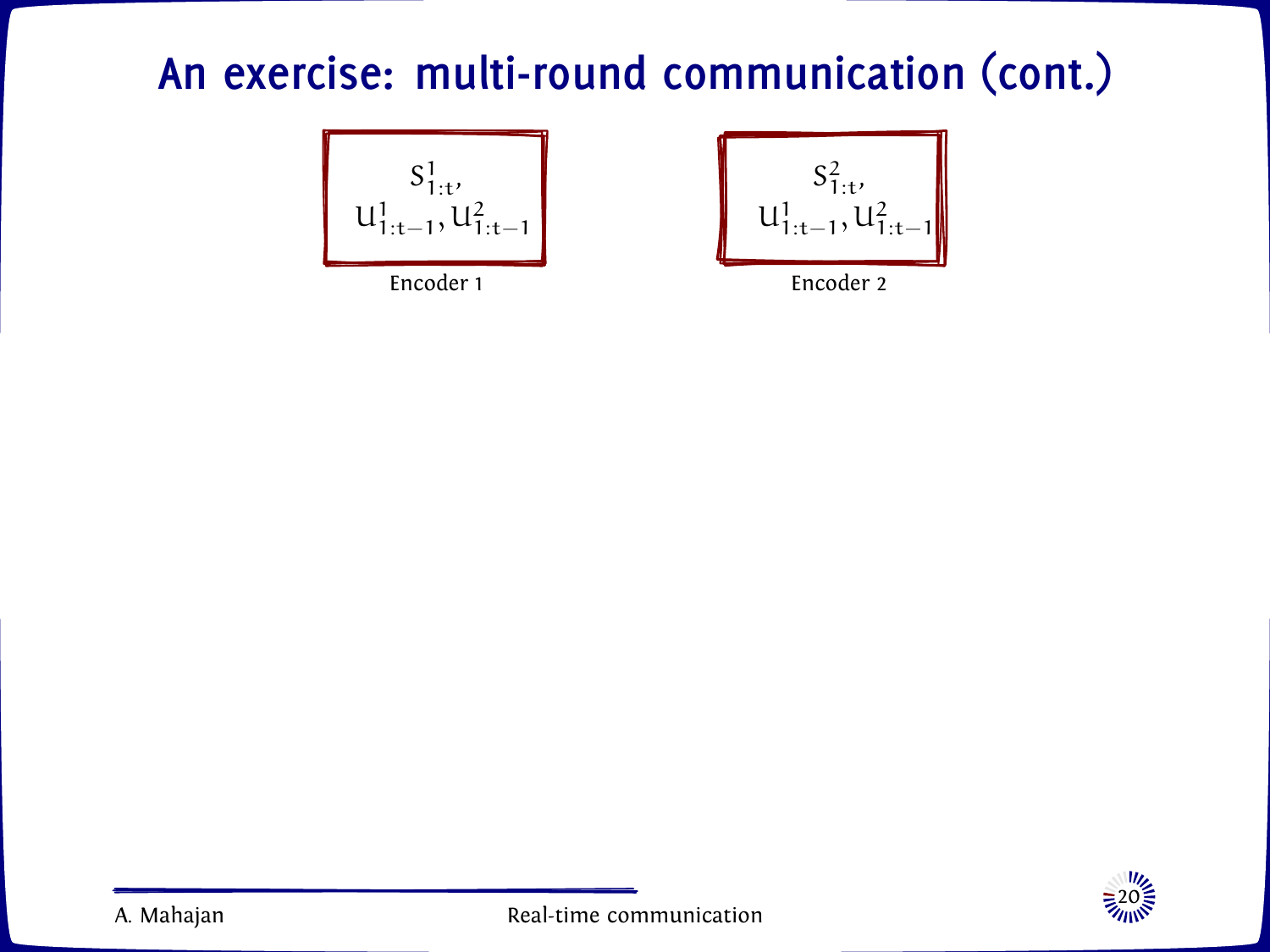

**Lemma**: The sources are conditionally independent.

 $P(S_{1:t}^1, S_{1:t}^2 | U_{1:t-1}^1, U_{1:t-1}^2) = P(S_{1:t}^1 | U_{1:t-1}^1, U_{1:t-1}^2) P(S_{1:t}^2 | U_{1:t-1}^1, U_{1:t-1}^2)$ 

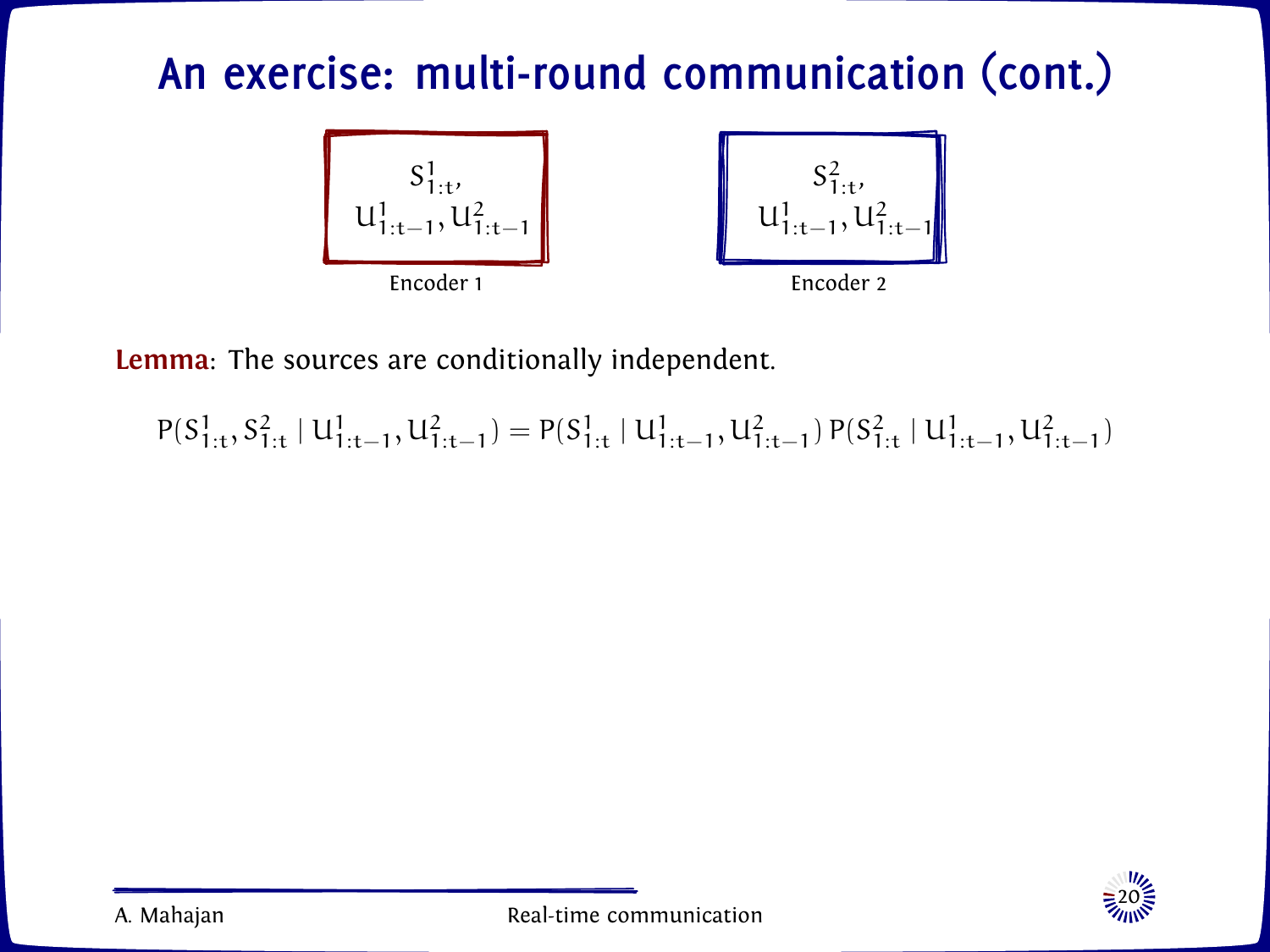



Past  $S^1_{1:t-1}$  is redundant at encoder 1.

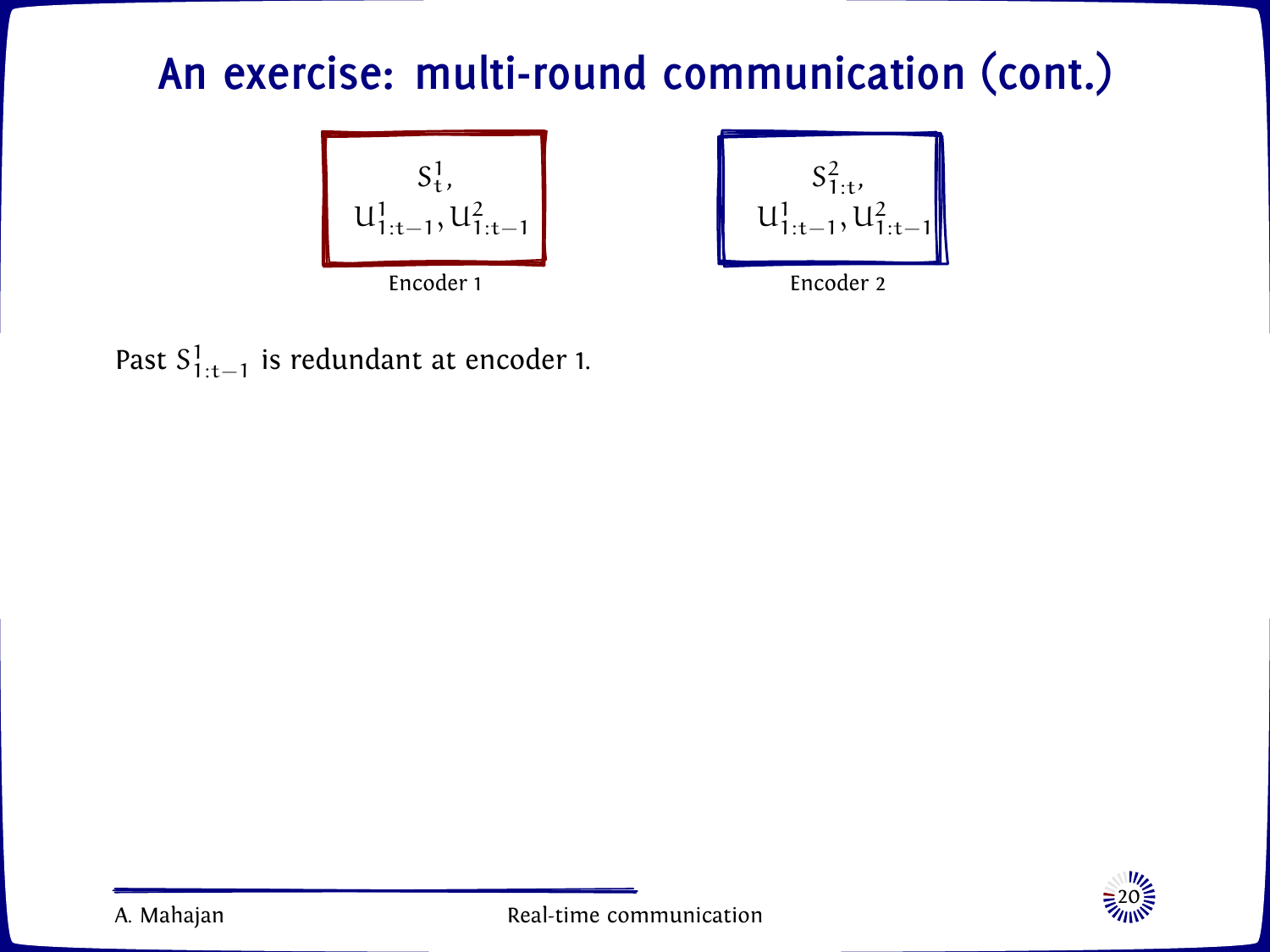

By symmetry  $S^2_{1:t-1}$  is redundant at encoder 2.

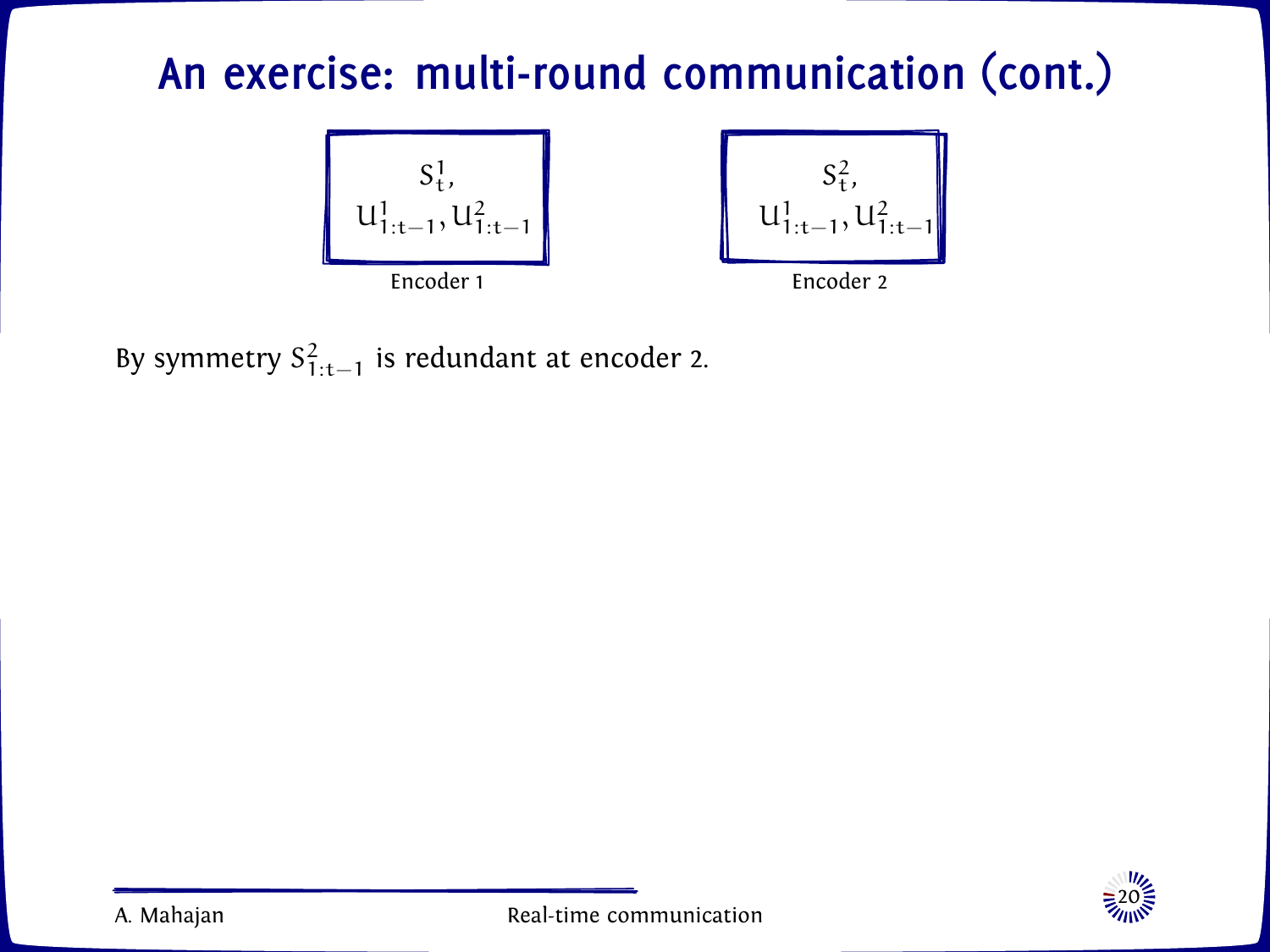

Consider a **coordinator** that observes **common information**

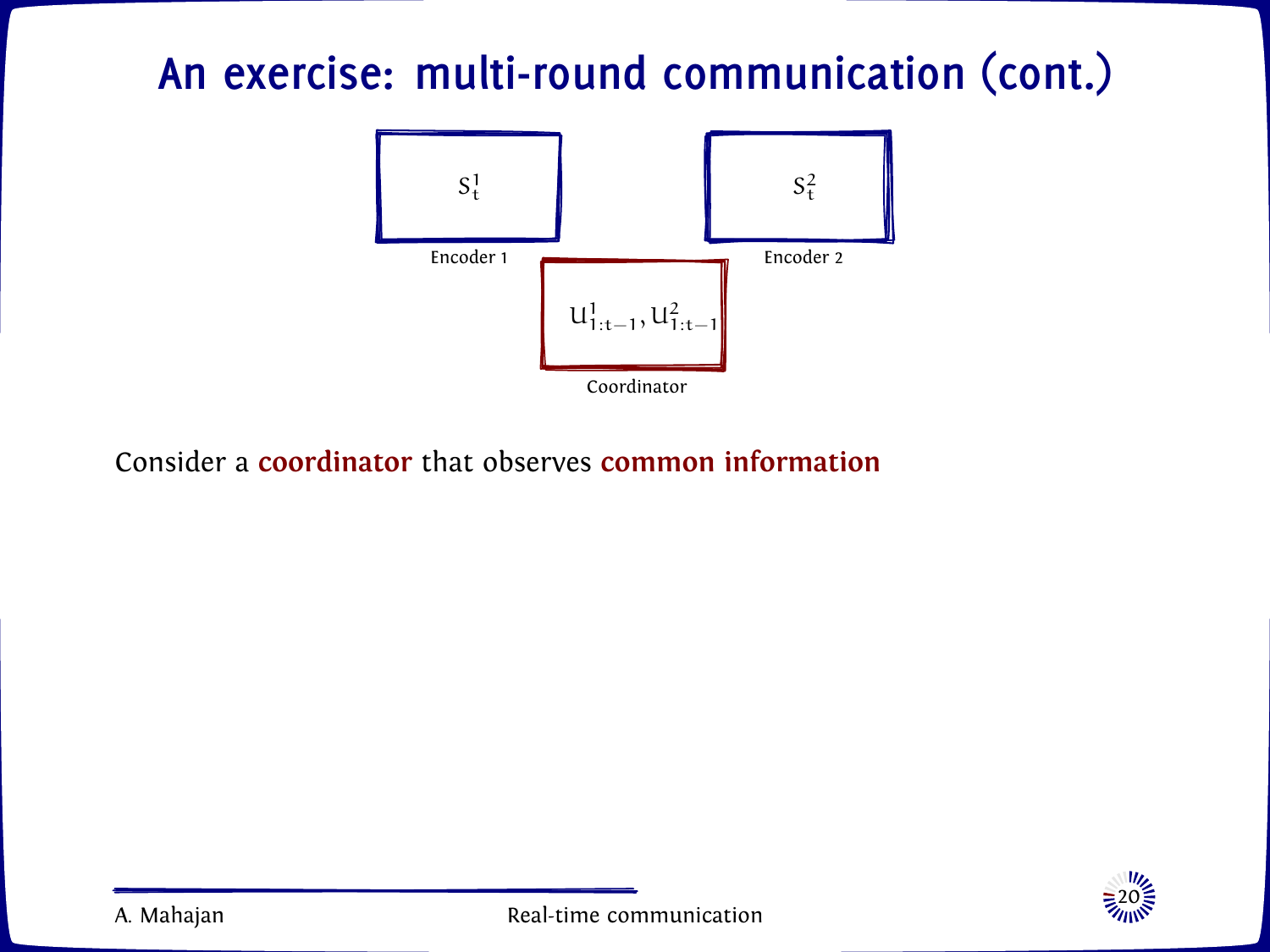

Define  $\Xi_t = P(S_t^1, S_t^2 | U_{1:t-1}^1, U_{1:t-1}^2)$ . Then,



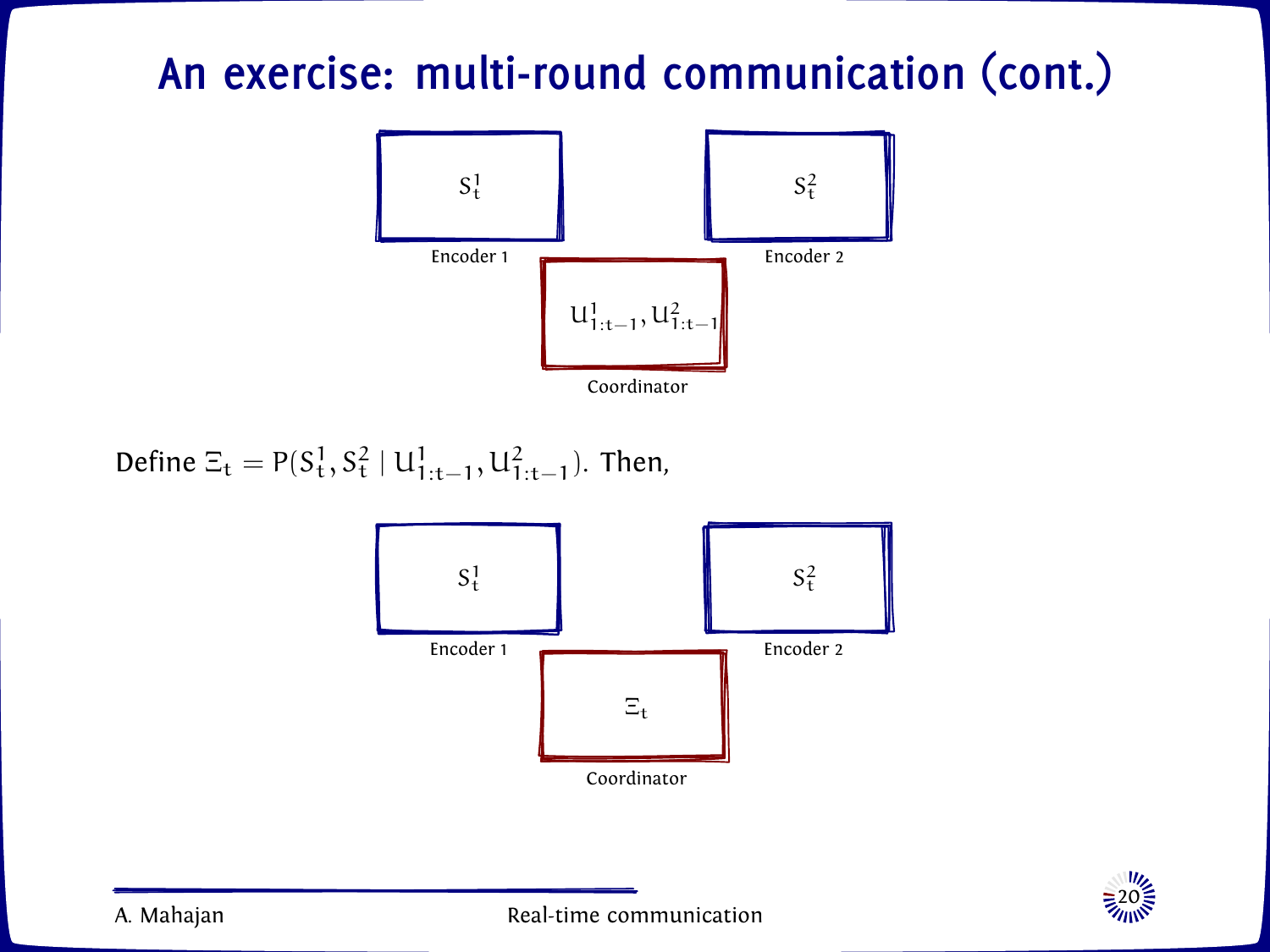Define  $\Pi_t^i = P(S_t^i \mid U_{1:t-1}^1, U_{1:t-1}^2)$ . From conditional independence of sources:

 $\Xi_t \equiv (\Pi_t^1, \Pi_t^2)$ 

There is no loss of optimality in restricting:

 $U_t^i = f_t^i(S_t^i, \Pi_t^1, \Pi^2)$  and  $\hat{S}_t^j = g_t^i(U_t^j, \Pi_t^1, \Pi_t^2)$ 

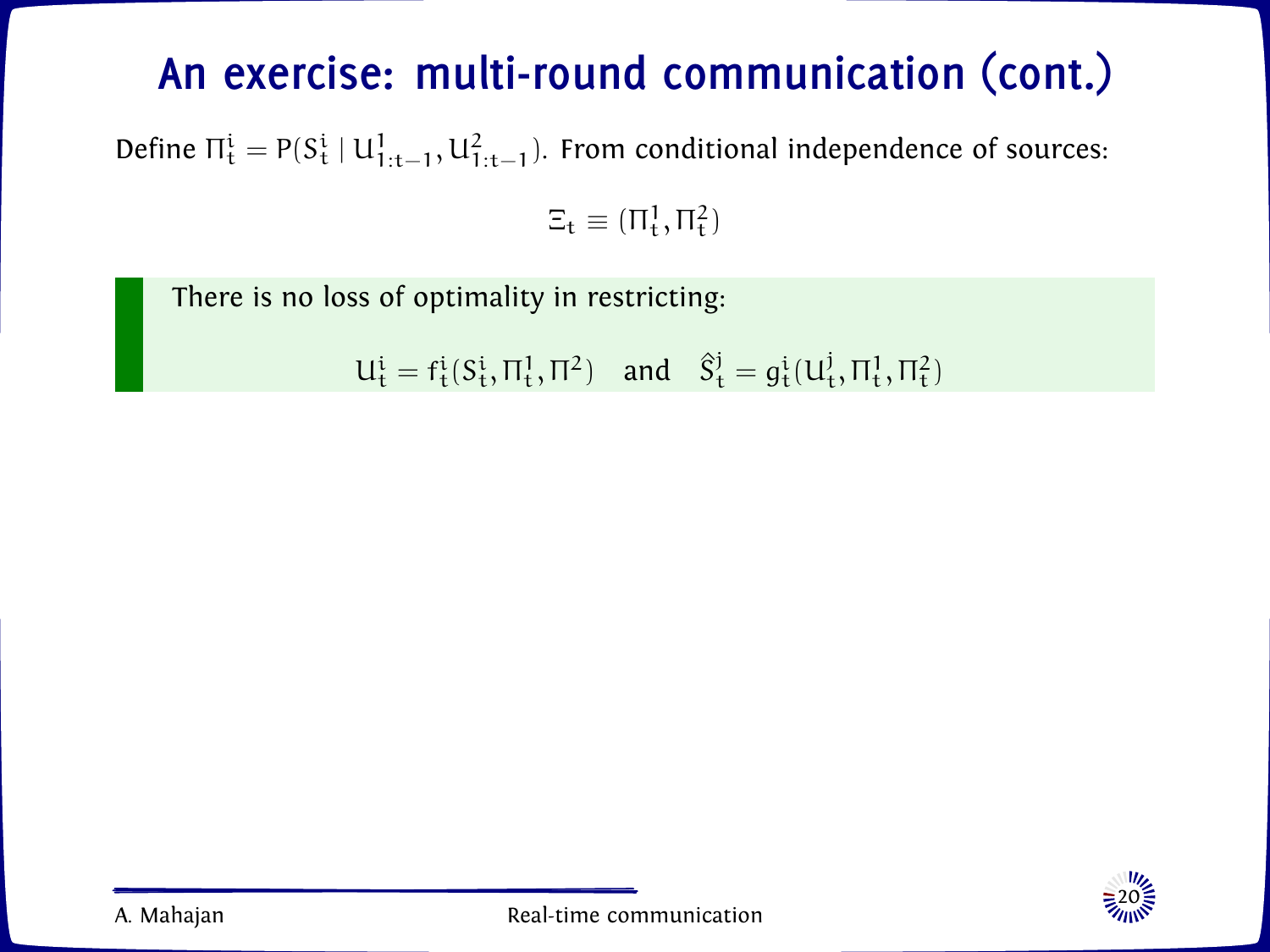### **Multi-terminal systems**

Originally considered in Nayyar Teneketzis (2011)



**Assumption**: ∃A such that  $P(S_{1:t}^1, S_{1:t}^2 | A) = P(S_{1:t}^1 | A) P(S_{1:t}^2 | A)$ 

Define 
$$
B_t^i = P(A | S_{1:t}^1)
$$
 and  $\Pi_t = P(S_t^1, S_t^2 | X_{1:t-1}^1, X_{1:t-1}^2)$ . Then, **wloo**:  

$$
X_t^i = f_t(S_t^i, B_t^i, \Pi_t) \text{ and } \hat{S}_t = g_t(X_t^1, X_t^2, \Pi_t)
$$

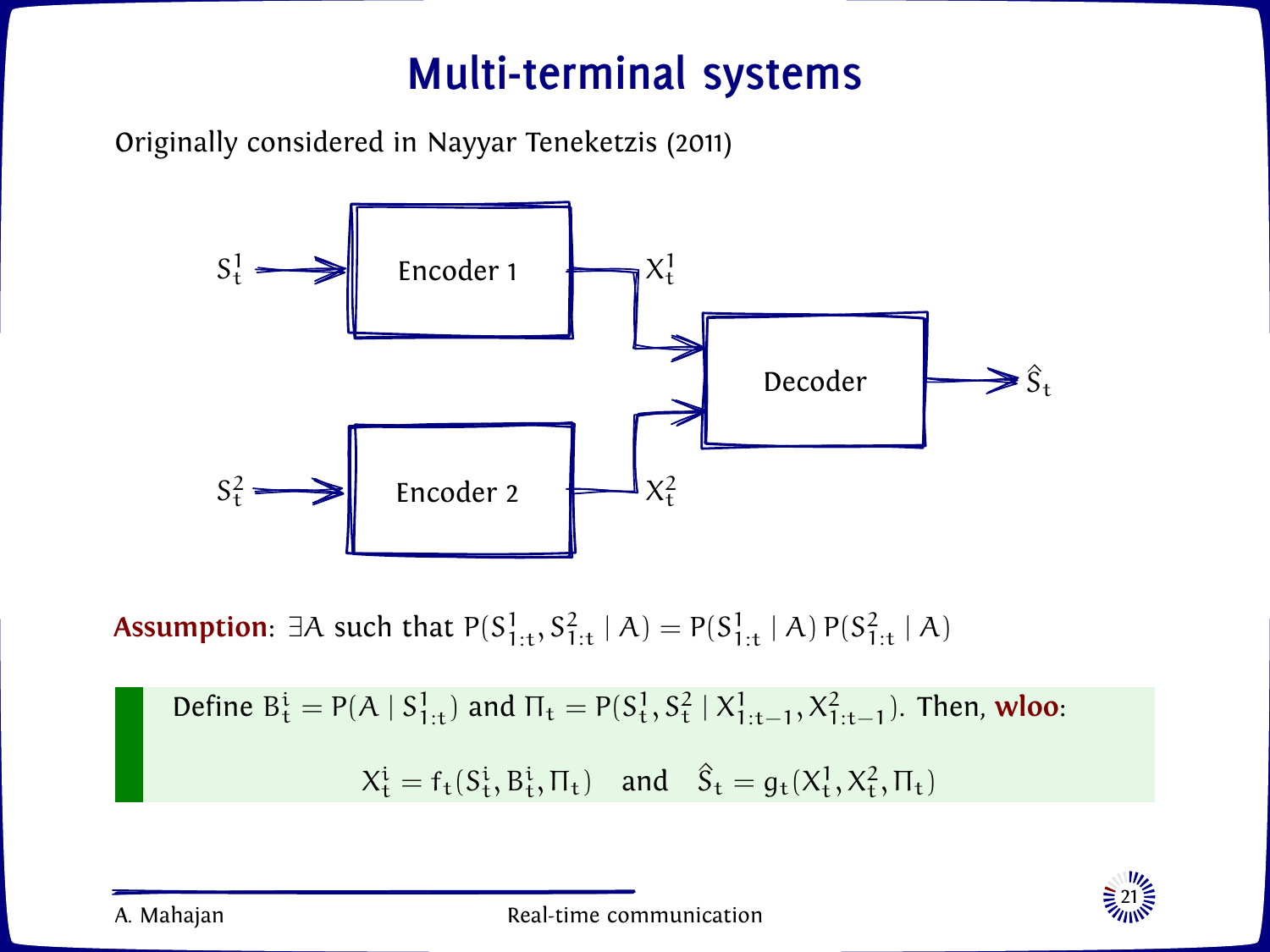### **Multi-terminal systems**

Originally considered in Nayyar Teneketzis (2011)



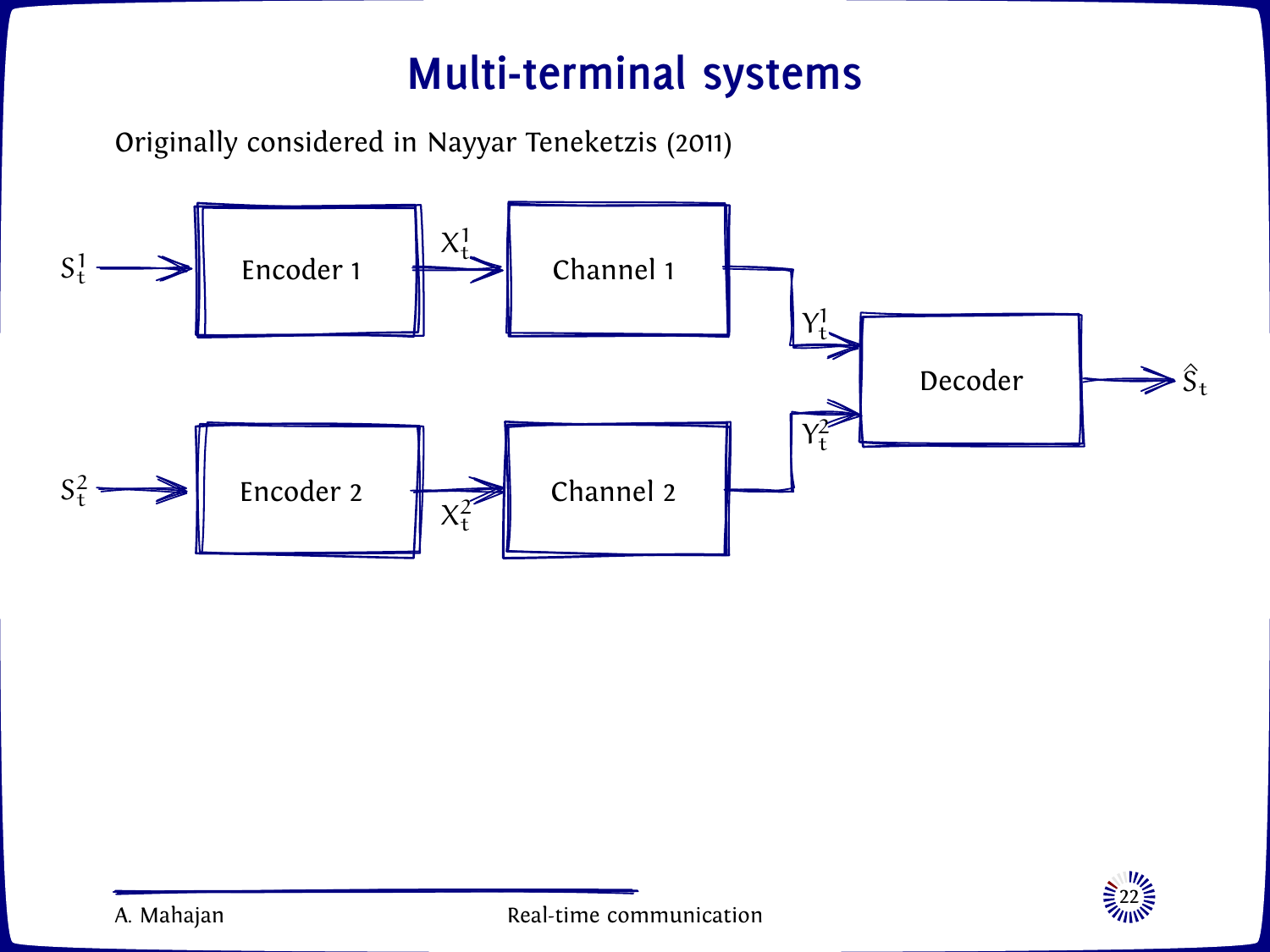### **Multi-terminal systems**

Originally considered in Yüksel (2011)



An encoder of the form

$$
X_t^i = P(S_t^i, P(S_t^i \mid X_{1:t-1}^1, X_{1:t-1}^2))
$$

is **not optimal**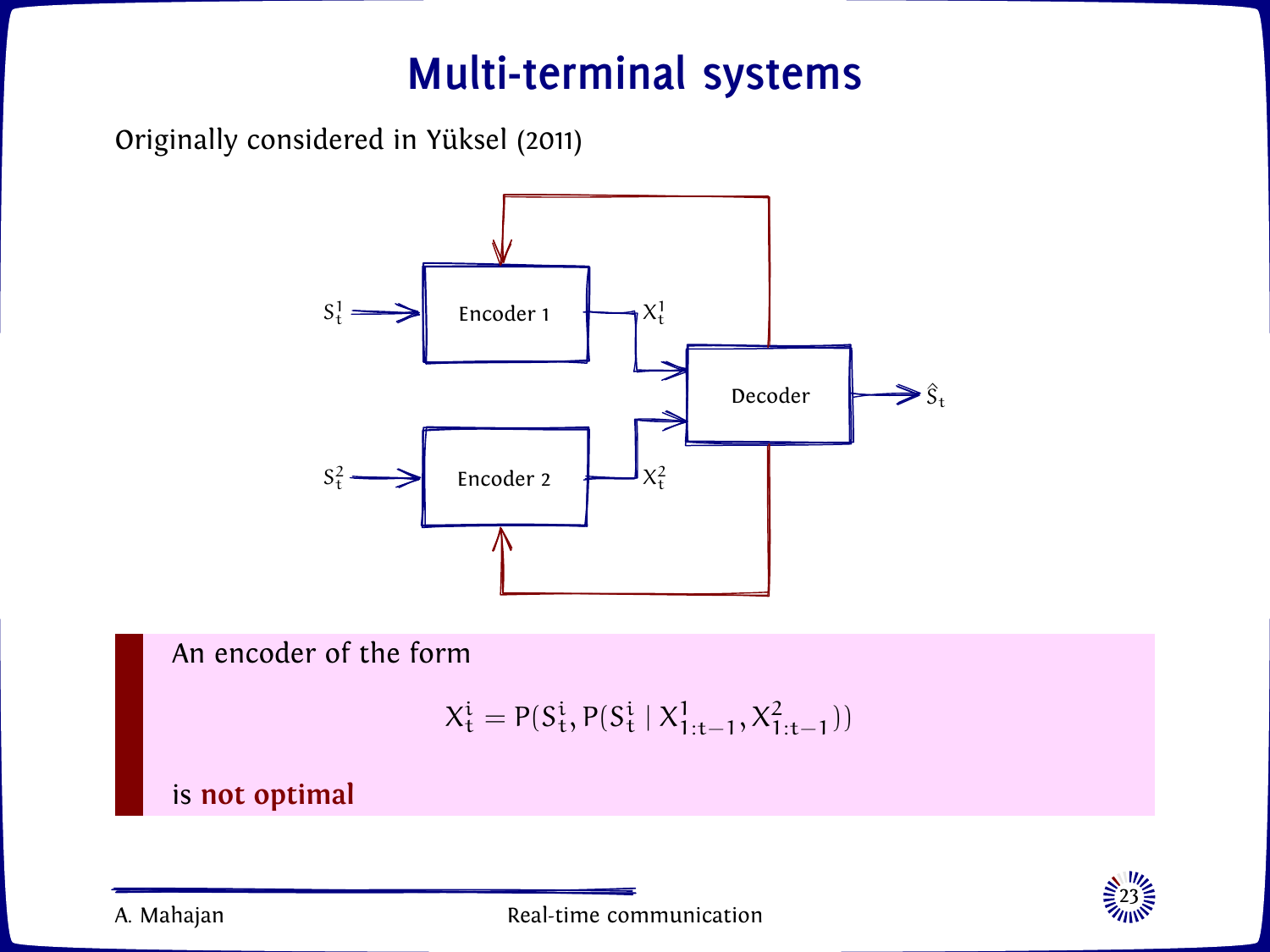# **Another flavor of results Finite memory vs sliding window memory**

Originally showed in Kaspi Merhav (2010) using ideas from Merhav Ziv (2006).



#### **Wariable code setup**

- Quantization cost:  $c(\cdot) = -\lambda \log P(\cdot)$
- ► System 1: **Finite memory decoder** with memory M
- System 2: **Sliding window decoder** with window size k

 $\mathcal{J}$ (Finite memory decoder)  $\geq \mathcal{J}$ (Sliding window decoder) –  $\lambda \log |\mathcal{M}|/k$